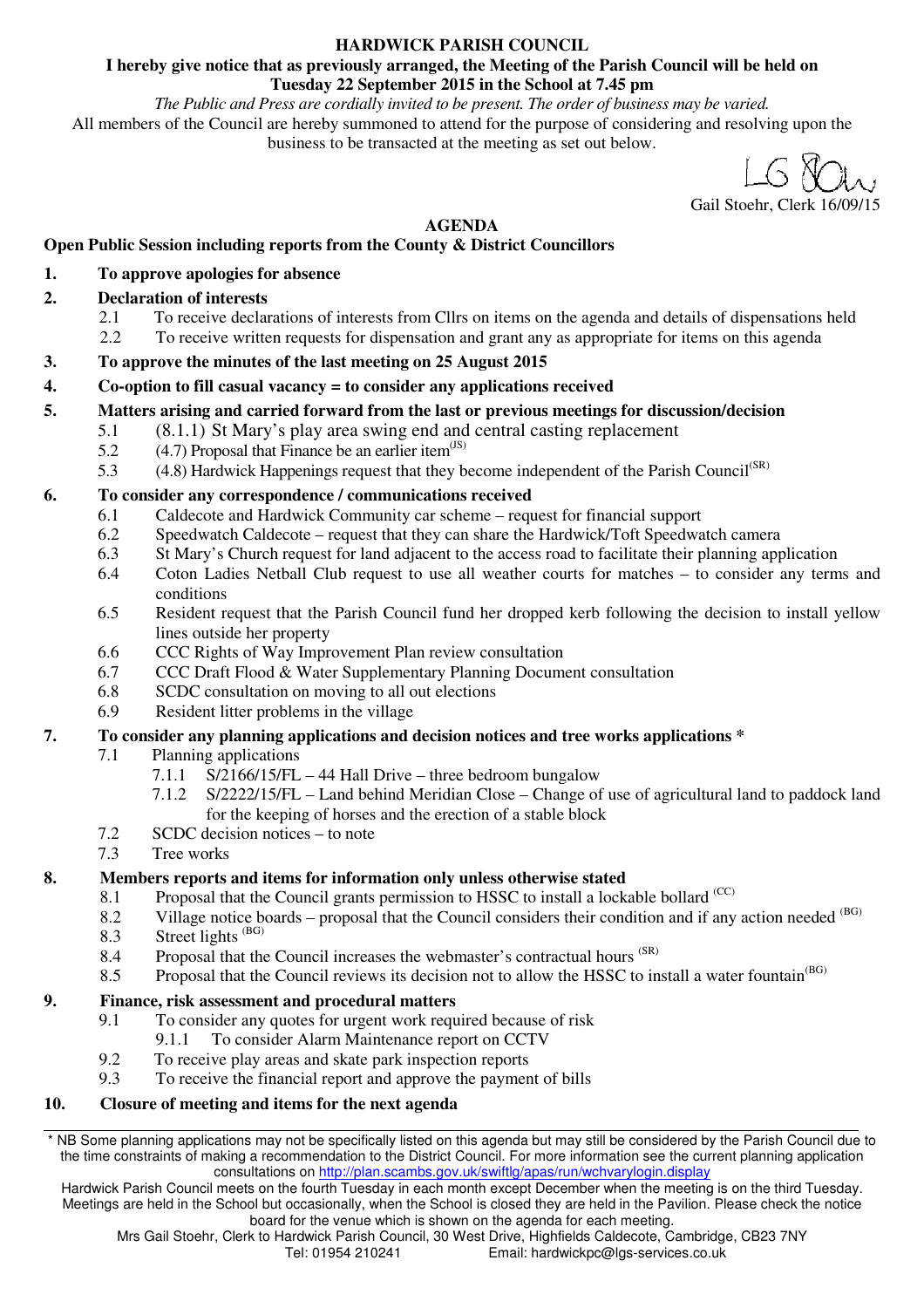#### CLERK REPORT TO HARDWICK PARISH COUNCIL MEETING ON 22 SEPTEMBER 2015

- 1. Apologies for absence None at the time of writing
- 2. Declaration of interests –members should declare their interests state why they have an interest, the type of interest held and if they have a dispensation state this and the extent of their dispensation i.e to either speak or speak and vote.
- 3. To approve the minutes of the last meeting on 25 August 2015 attached.
- 4. Co-option to fill casual vacancy attached.
- 5.1 (8.1.1) St Mary's play area swing end and central casting replacement RPM has responded ". It is the external bolts and the internal studding that are corroded and showing signs of wear, however this was from Grenadier Walk play area. As we couldn't get into the head castings at Church walk as it could cause damage to the head casting cap, due to the condition of the swing we recommend that the head castings on this site also should be replaced as we can see external corrosion.

Regarding the fencing at Egremont road, when we quoted for the works there were only 6 panels missing. However when we carried out the work there were an extra 4 missing which we did not have the order to rectify. Our vehicle didn't damage the gate or fencing in any way.

We have worked with you and your many councils in the past and it is not in our nature to take advantage or to pass blame.

I hope this has helped and if you have any further questions please do not hesitate to contact me."

Can the payment be released? Does the Council wish to accept the quotation for the castings replacement/

5.3 (4.8) Hardwick Happenings request that they become independent of the Parish Council<sup>(SR)</sup> Cllr Rose writes "The editor of Hardwick Happenings and his team request that Hardwick Parish Council agree in principle that the publication may become independent of the Parish Council subject to resolving the following issues Insurance

Financial support from the Parish Council Any other considerations which may yet be identified

Independence would mean that HH pay all the costs and receive all the income relating to the magazine without the need for specific HPC approval

Financial support would be negotiated with HH based on a review of the HH budget which will be prepared in the next month or two

If independence is agreed then HH would expect that HPC give HH the net income received, if any, for the period for the October 2015 issue onwards – (because advertising income is already being for future issues)

This has obvious implications regarding the need for HPC to register for VAT in the future which will benefit HPC and local advertisers who are not VAT registered

I would like to propose that HPC agrees to the request and that the chairman be given authority to discuss with HH the amount of support they will need for 2016/17 for approval by HPC."

6. Correspondence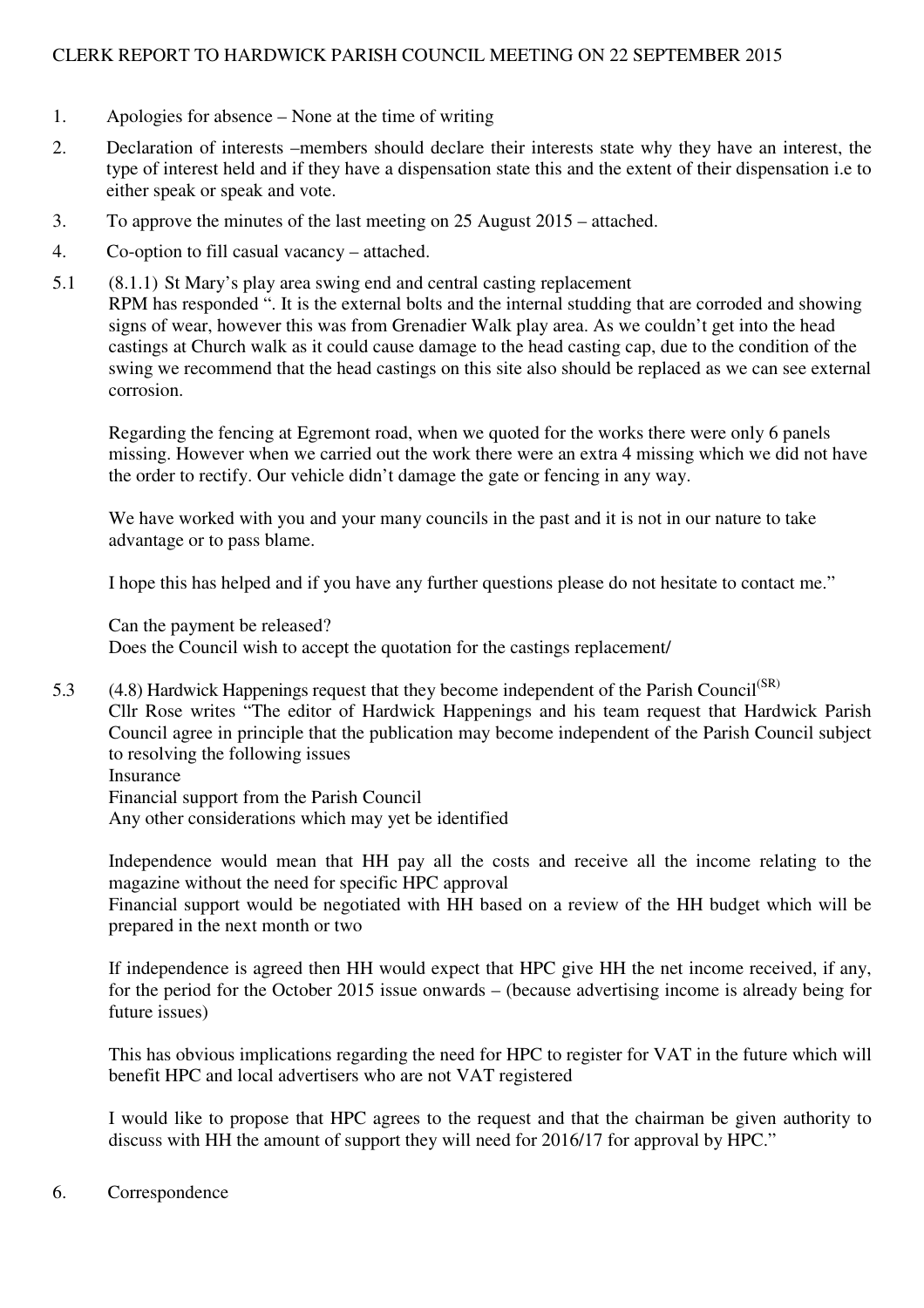- 6.1 Caldecote and Hardwick Community Car Scheme request for financial support Application attached.
- 6.2 Speedwatch Caldecote request that they can either buy a share of the Hardwick/Toft Speedwatch camera or come to some other arrangement
- 6.3 St Mary's Church request for land adjacent to the access road to facilitate their planning application As you are aware, St Mary's Church in Hardwick have applied for planning permission to build a community hall on land behind the church. As a condition of the planning permission, we have been asked to include in our plans a wider access track for at least the first 5 m coming off of Main St. The Highways Department have stipulated that the track be 5 m wide for the first 5 m and then 4 m along the rest of the length.

I have written to the owners of the track (Chiver's Farms) in order to seek their permission to alter the plans as requested. However, I am unsure how wide the strip of land which accommodates the track is and therefore whether any alterations to the track would include the land that you own on each side.

Thus, I am writing to request your permission to firstly alter the plans as requested by the planning department and secondly to carry out works in due course to widen the track.

Clearly, for the purposes of continuing the project as expediently as possible, I would greatly appreciate you considering this request as soon as you can.

Many thanks for your time and attention

Yours sincerely Alison Marcus

On behalf of St Mary's Parochial Church Council

The NALC legal topic note entitled "Disposal and Appropriation of land by local councils" is attached.

6.4 Coton Ladies Netball Club request to use all weather courts for matches – to consider any terms and conditions

I am contacting you again this year on behalf of Coton Ladies Netball team to ascertain whether Hardwick Parish Council would be prepared to allow the club use of their tennis court facility during the months of October through to April in order to train.

We would like to investigate the possibility of training on either a Tuesday or a Thursday this season and wonder if you could let me know if a Tuesday was a possibility.

I apologise that you had to chase us for our payments last year and i can reassure on behalf of the club that we will be more efficient in payment this year.

- Kind regards
- Alison Osborne

On behalf of Coton Cougars Netball Club

The Council charged £10 per fixture last season.

The netball club has pointed out the floodlights didn't work properly and a quote is being obtained for their repair.

6.5 Resident request that the Parish Council fund her dropped kerb following the decision to install yellow lines outside her property

The resident has emailed all members directly.

6.6 CCC Rights of Way Improvement Plan review consultation

 Cambridgeshire County Council's Rights of Way Improvement Plan (ROWIP) was adopted in 2006 as part of the Cambridgeshire Local Transport Plan 2006-2011. The Plan was formulated following considerable research, data gathering and extensive public and stakeholder consultation with the Local Access Forum playing a key part in the plan's development. The Plan is well used and has been invaluable in, helping to bring about improvements to the rights of way network and enhancing countryside access.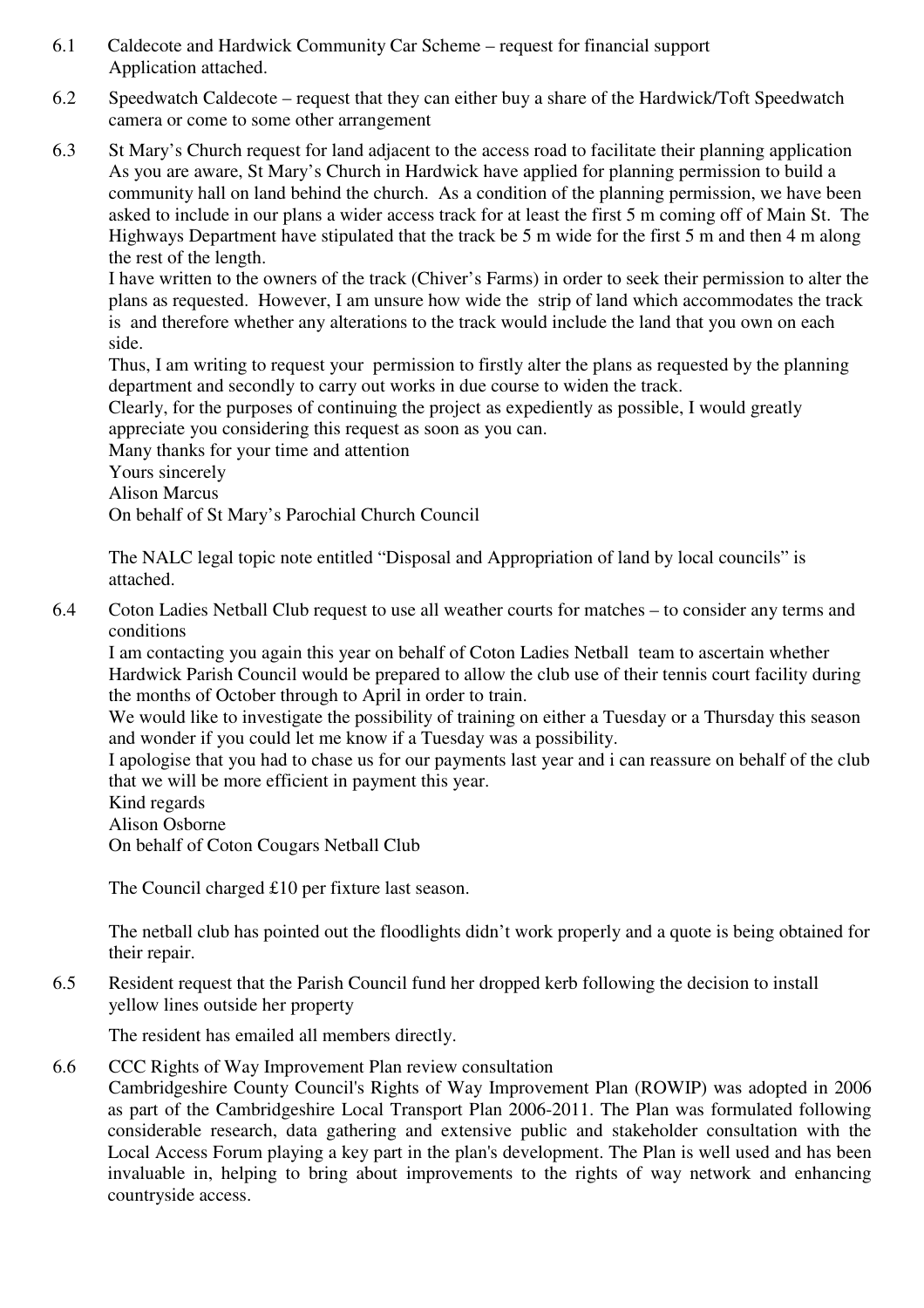The Draft Rights of Way Improvement Plan provides an update to the ROWIP, in line with the requirements of the Countryside and Rights of Way Act 2000. This update summarises the progress made since the ROWIP was adopted in 2006 and sets out future challenges for rights of way and countryside access to 2031 in the fort m of updated Statements of Action. This draft update to the ROWIP will form part of the third iteration of the Local Transport Plan, which is known as LT P3. The draft updated plan can be viewed on the County Council's website

Comments are invited on the draft documentation during the consultation period which runs until 21st October 2015.

All comments received will be taken into account when the draft document is finalised for publication in November2015.

6.7 CCC Draft Flood & Water Supplementary Planning Document consultation I am emailing to inform you that we are consulting on the draft Cambridgeshire Flood and Water Supplementary Planning Document (SPD). The draft SPD has been developed by Cambridgeshire County Council (as Lead Local Flood Authority) in conjunction with the Local Planning Authorities (LPAs) within Cambridgeshire, and other relevant stakeholders.

Once adopted the SPD will support the implementation of and provide guidance on flood risk and water related policies in the Local Plans of Cambridgeshire planning authorities:

- •Cambridge City Council
- •Cambridgeshire County Council
- •East Cambridgeshire District Council
- •Fenland District Council
- •Huntingdonshire District Council
- •South Cambridgeshire District Council

The SPD has been subject to Sustainability Appraisal, Habitat Regulations Assessment and Equality Impact Assessment, and is supported by a Consultation Statement.

Adoption and Maintenance of Sustainable Drainage Systems in South Cambridgeshire – this additional document relates to South Cambridgeshire only, and provides additional information on the adoption and maintenance of sustainable drainage systems in South Cambridgeshire that should be read alongside the draft SPD.

The consultation period runs from 9am on Friday 4 September to 4.30pm on Friday 16 October 2015. How to View the Documents and Make Comments

The consultation documents are available to view online at:

http://consult.huntingdonshire.gov.uk/portal/pp/spd/fw

Paper copies of the documents are also available to view at each Council's offices – details are provided in the Consultation Statement.

Comments can be made:

- Online: http://consult.huntingdonshire.gov.uk/portal/pp/spd/fw [this is the Councils' preferred method, please contact Huntingdonshire District Council on 01480 388424 if you have any queries relating to making comments using this system]
- By email to: localplans@huntingdonshire.gov.uk
- By post to: Planning Policy, Huntingdonshire District Council, Pathfinder House, St Marys Street, Huntingdon, PE29 3TN.

Please be aware that any representations made on these documents will be available for everyone to view, including your name and the company or organisation you represent regardless of how they are submitted, although contact details will not be made available. Following this period of consultation, we will assess any comments made and may make modifications.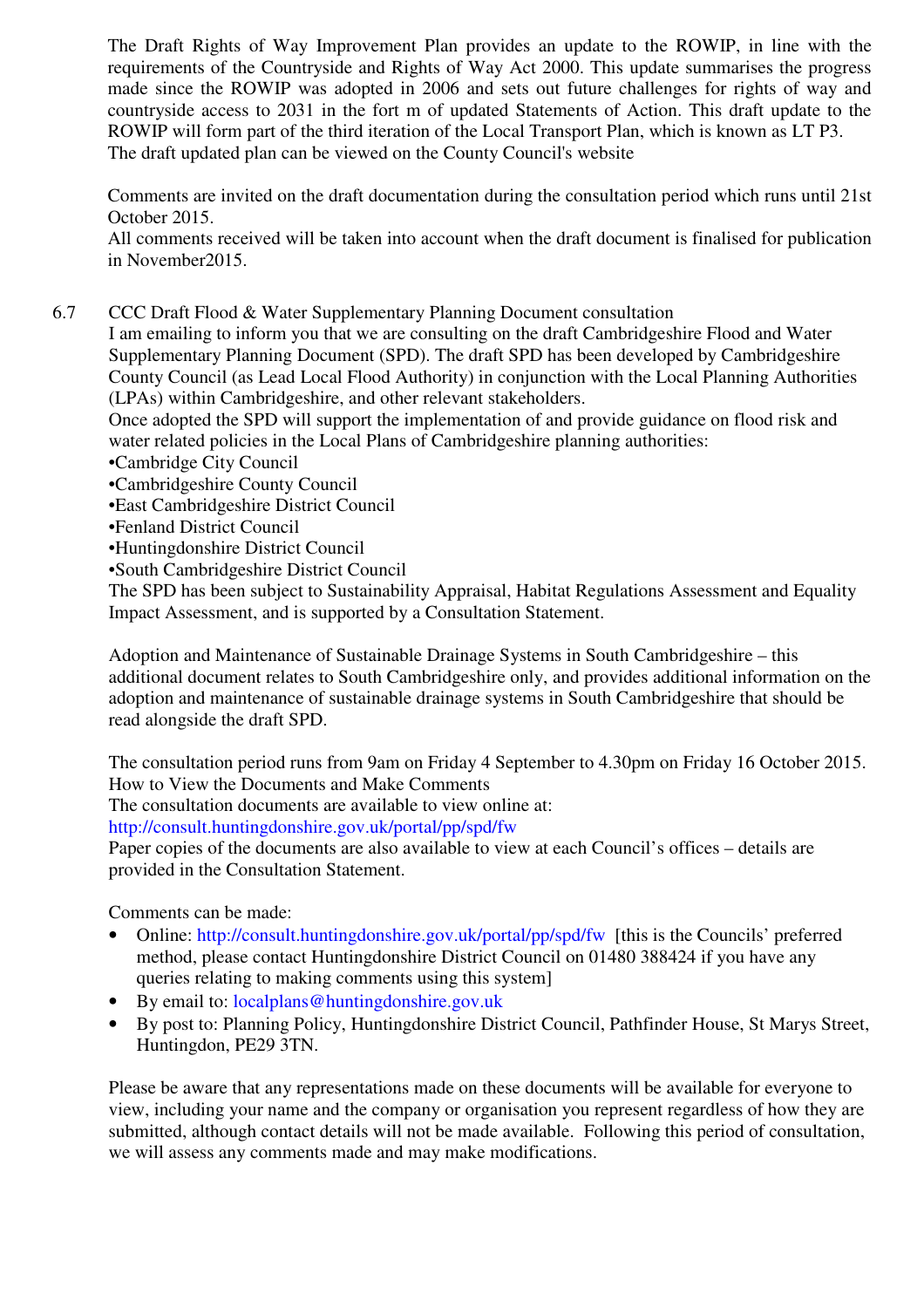If you need any further information, please feel free to contact Cambridgeshire County Council's Growth and Development Team on 01223 706574 or email GrowthDevelopment@cambridgeshire.gov.uk Yours faithfully Tanya Sheridan Head of Growth & Economy Cambridgeshire County Council

- 6.8 SCDC consultation on moving to all out elections
- Attached.
- 6.9 Resident litter problems on the recreation ground

A couple of observations: most the the bins round the recreation field are small and open topped. On a windy day any plastic bottles, crisp and sweet wraps are blown out of the bins. Any chance of replacing them with closed top bins which have a better capacity and things don't blow out as easily? this also applies to the bin in front of the church.

It's great that the sports field is so well used but could the club organisers do more to create a sense of responsibility by asking that bottles etc are not left on the field? They also discard the tape that they use to hold up their socks and even the plastic gloves the trainers use are discarded.

The skate park area is as you know the most littered area. It is surrounded by brambles which need cutting back. The whole area needs a good sweep with a yard broom.

- 7. Planning applications and decision notices and tree works applications to consider any which are not listed on the agenda.
- 7.1 Planning applications received
- 7.1.1 S/2166/15/FL 44 Hall Drive three bedroom bungalow
- 7.1.2 S/2222/15/FL Land behind Meridian Close Change of use of agricultural land to paddock land for the keeping of horses and the erection of a stable block
- 7.2 SCDC Decision notices
- 7.2.1 S/1794/15/FL 325 St Neots Road Single storey rear extension withdrawn.
- 7.2.2 S/1630/15/FL 17 Sudeley Grove One and a half storey side extension Permission granted by SCDC.
- 7.2.3 S/1462/15/FL 38 Ellison Lane Single storey rear extension and conversion of garage to habitable accommodation – Permission granted by SCDC.
- 7.2.4 S/0986/15/FL The Old School New ground floor bedroom with ensuite, extension and alterations to 3 existing windows – Permission granted by SCDC.
- 7.2.5 S/1150/11 18A Pippin Walk Erection of detached single garage to the east of the property withdrawn.
- 7.2.6 S/1917/15/PH 3 Egremont Road Demolition of existing conservatory and erection of rear single storey extension (application for prior approval) – Prior approval not required.
- 7.3 Tree Works applications none at the time of writing SCDC has advised that as a temporary measure due to the high number of applications for a short period of time, it will only be consulting the Parish Council on applications for major tree work or applications for felling substantial trees in Conservation Areas. However, it will continue to consult the Parish Council as normal on all applications for works to TPO trees.
- 8. Members' reports and items for information only unless detailed
- 8.1 Proposal that the Council grants permission to HSSC to install a lockable bollard Cllr Cracknell writes:

"I would like to raise the following topic for discussion please: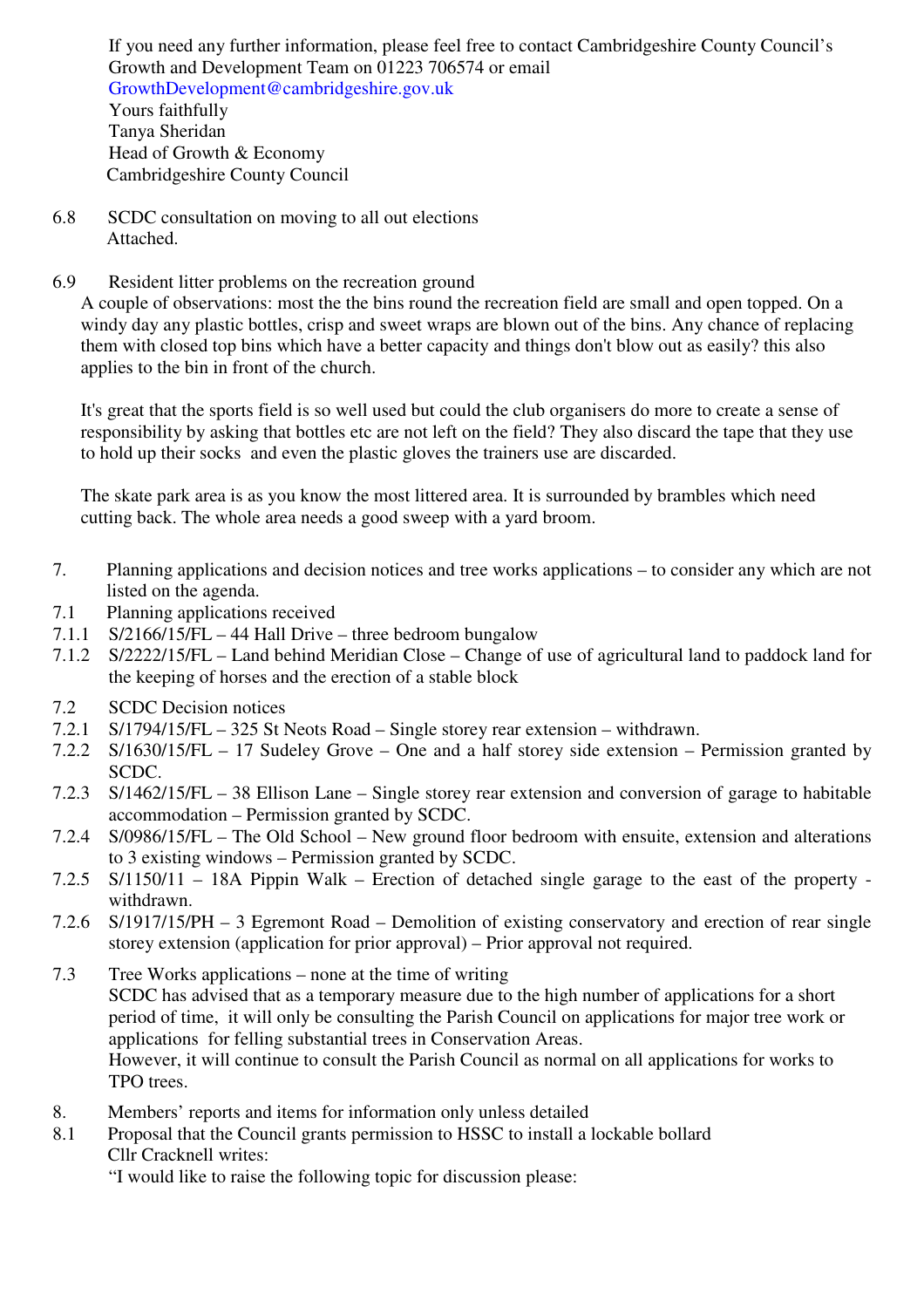The PC will be aware that it provided two disabled parking spaces in the public car park adjacent to the Social Club many years ago (2001?). There has recently been an increase in visitors to the area (the Club, sporting events, boot camp, Scouts and Guides Hut, all-weather playing area etc) abusing the disabled provision and this has generated a number of complaints to the Manager of the Social Club. In circumstances whereby the driver can be identified the problem can be quickly remedied by a polite request for removal. Unfortunately when the offender is not using the Club facilities this can prove unsuccessful.

The Management of the Club have agreed that the installation of a lockable 'anti-parking' post will prevent casual access to these spaces as any lawful user will be able to access the area by making a quick request to the Manager. On the occasions that the Club is shut the car park is invariably always deserted and.parking provision is therefore accessible.

The Club will bear the full cost of any such installation."

- 8.2 Village notice boards proposal that the Council considers their condition and if any action needed
- 8.3 Street lights

Cllr Grimes writes:

There are two on the recreation ground side of the street of Limes Road (the Limes Road turning by the shop) and both are in trees. The turning from Limes Road onto Quince Road also has dark spots on both corners, one having a high hedge thus not seeing around the coner. With the winter and darker times coming I wondered if anyone had bothered checking the sites where they have been installed to see if they are useful because we seem to be lacking lights at strategic points therefore leaving vulnerable dark areas.

## 8.4 Proposal that the Council increases the webmaster's contractual hours

The Chairman writes:

"There have been things I have asked Robert to do. I have been monitoring his work and hours – see below for the work he has done so far this month and there is more work I have asked him to do.

I realise his contract says 5 hours per month but I would like to propose that HPC can pay him for extra work at the Council's discretion. I also hope to have by the next meeting some analytics showing the numbers of people accessing the new village website – hopefully more than single figures!

I am sure that 5 hours a week will be ample in a few months' time but it is not enough for September and possibly not for the next couple of months either.

(September) 11/09/2015 Webmaster Work List

Updated Calendar Added Contact Page Set up Google Analytics Set up Admin Email address Obtained and edited Cookie and Privacy Policies (Still need uploading) Updated Footer Fix display bug whereby header wasn't properly hiding on mobile devices Fix display bug whereby header wasn't readjusting to full width on mobile devices Added link to ST Neots Road survey Added link to village plan Added Betty's Councillor image to council page Written summary on Circle exhibition Written and uploaded short items on Documents for Gail Uploaded item on village plan Uploaded item on village survey Uploaded Parish Meeting Report for August Added "Grants" page to Parish Council Section"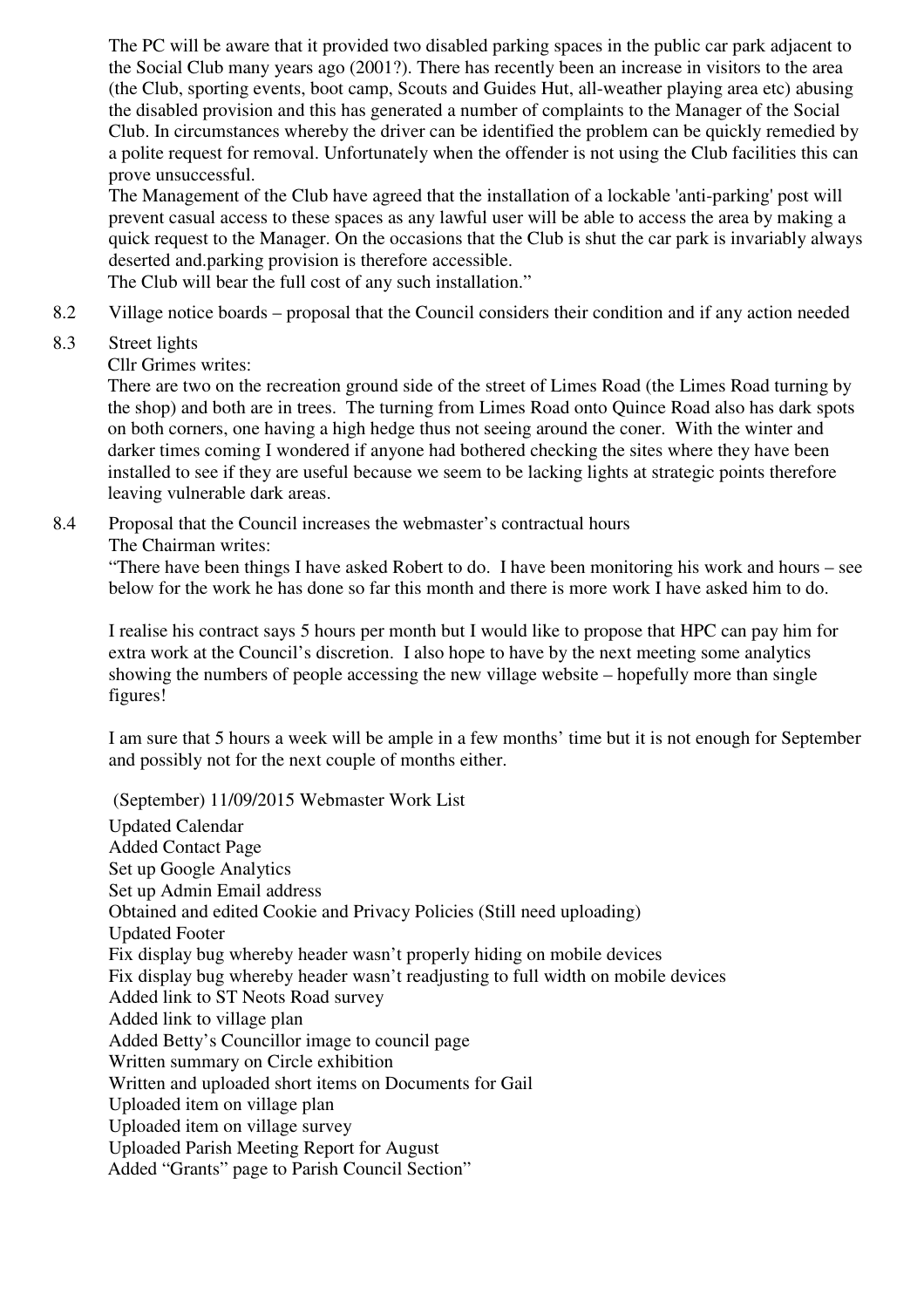- 8.5 Proposal that the Council reviews its decision not to allow the HSSC to install a water fountain<sup>(BG)</sup> Cllr Grimes writes: "Having been to the HSSC meeting tonight the matter of the water fountain was again brought up. I understand that SCDC had given the go ahead for this but that HPC decided against it. Could we revisit the topic please to find out why it was denied and if we could go ahead with it now."
- 9 Finance report attached.
- 9.1.1 To consider Alarm Maintenance report on CCTV

Alarm Maintenance have completed the contract to replace one camera and power supply to skateboard post and replaced the radio transmitter/receiver to the front car park entrance. They have advised that 2 original cameras worked for 20 minutes then failed and 2 new cameras are required at a  $cost of £530 + VAT.$ 

Other for info only Mrs Joan Harding has now finished litter picking and Jonno Gaze has resumed the role. Mrs Harding has been thanked.

10. Closure of meeting and items for the next agenda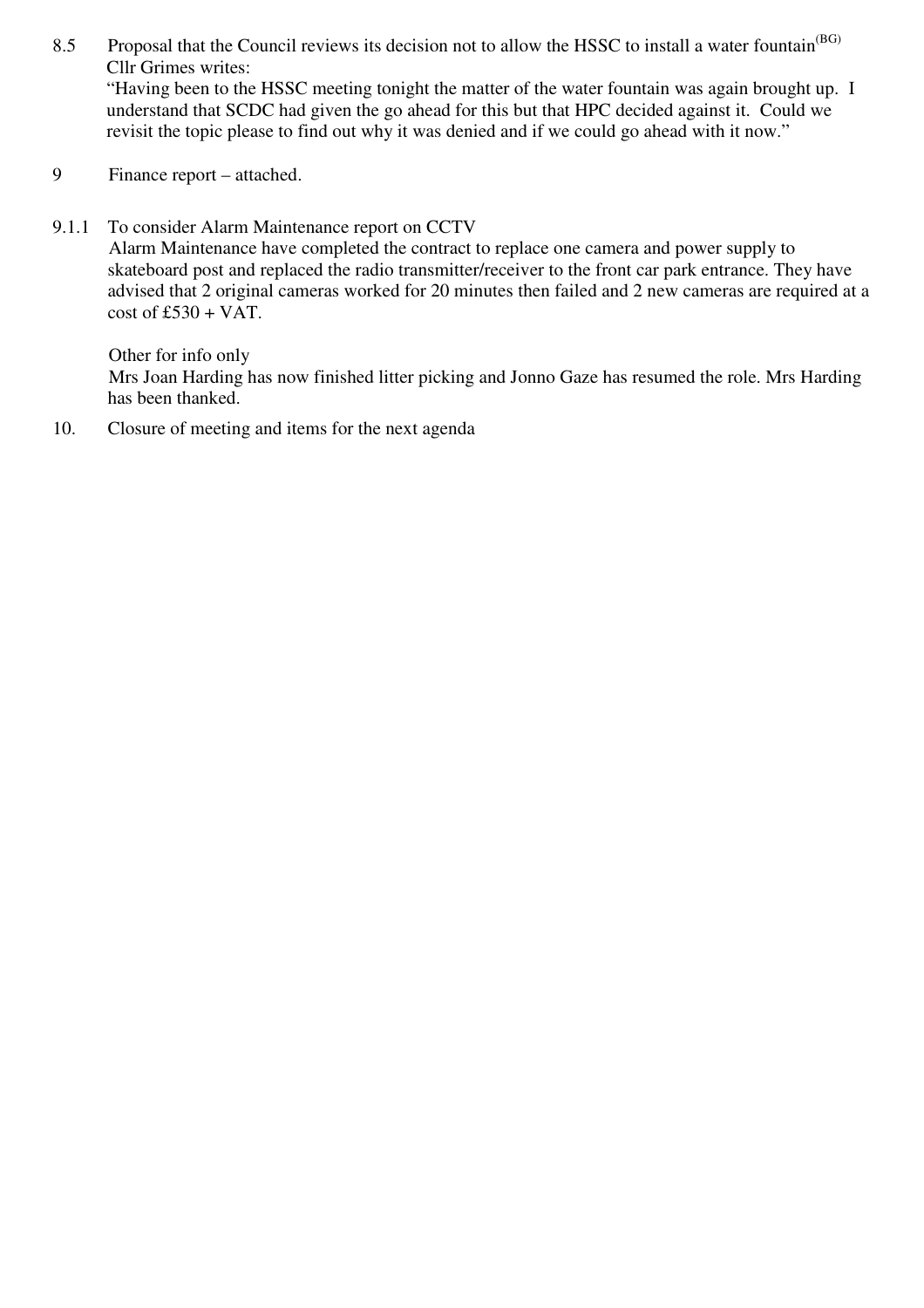

## **Legal Topic Note I TN 45**

**November 2012** 

## DISPOSAL AND APPROPRIATION OF LAND BY LOCAL **COUNCILS**

### **General Rules on the Appropriation of Land**

- $\mathbf{1}$ Section 126(1) of the Local Government Act 1972 provides that any land belonging to a local council which is not required for the purpose for which it was acquired, or has since been appropriated, may be appropriated for any other purpose for which the council is authorised by statute to acquire land by agreement.
- $2<sup>1</sup>$ S.126(2) empowers a parish meeting in a parish without a separate council to appropriate land not required for its original purpose, or which has since been appropriated, for some other purpose approved by the Secretary of State.

#### **General Rules on the Disposal of Land**

- 3 S.127 (1) of the Local Government Act 1972 provides that a local council, and the parish trustees of a parish without a council acting with the consent of the parish meeting, may dispose of any land held by them in any manner they wish, but subject to the restrictions set out below.
- $\overline{4}$ A 'disposal' includes not only an outright sale of the freehold, but also the grant of a lease or assignment of a term of a lease or an exchange of land. Caselaw includes within the definition of a 'disposal' an option to purchase the freehold, an option to purchase a lease or an option to renew a lease.
- 5 Pursuant to s.270 of the 1972 Act, 'Land' is defined as 'any interest in land or any easement or right to or over land.' Thus, for example, the grant of a private right of way over council land is treated by s. 127(1) as a disposal of land. It is NALC's view that in respect of local authorities in England, a disposal would not however include a licence or permission (written or oral) to use land. If permission to use land is withdrawn, there is no legal interest in or over land to remain in occupation. The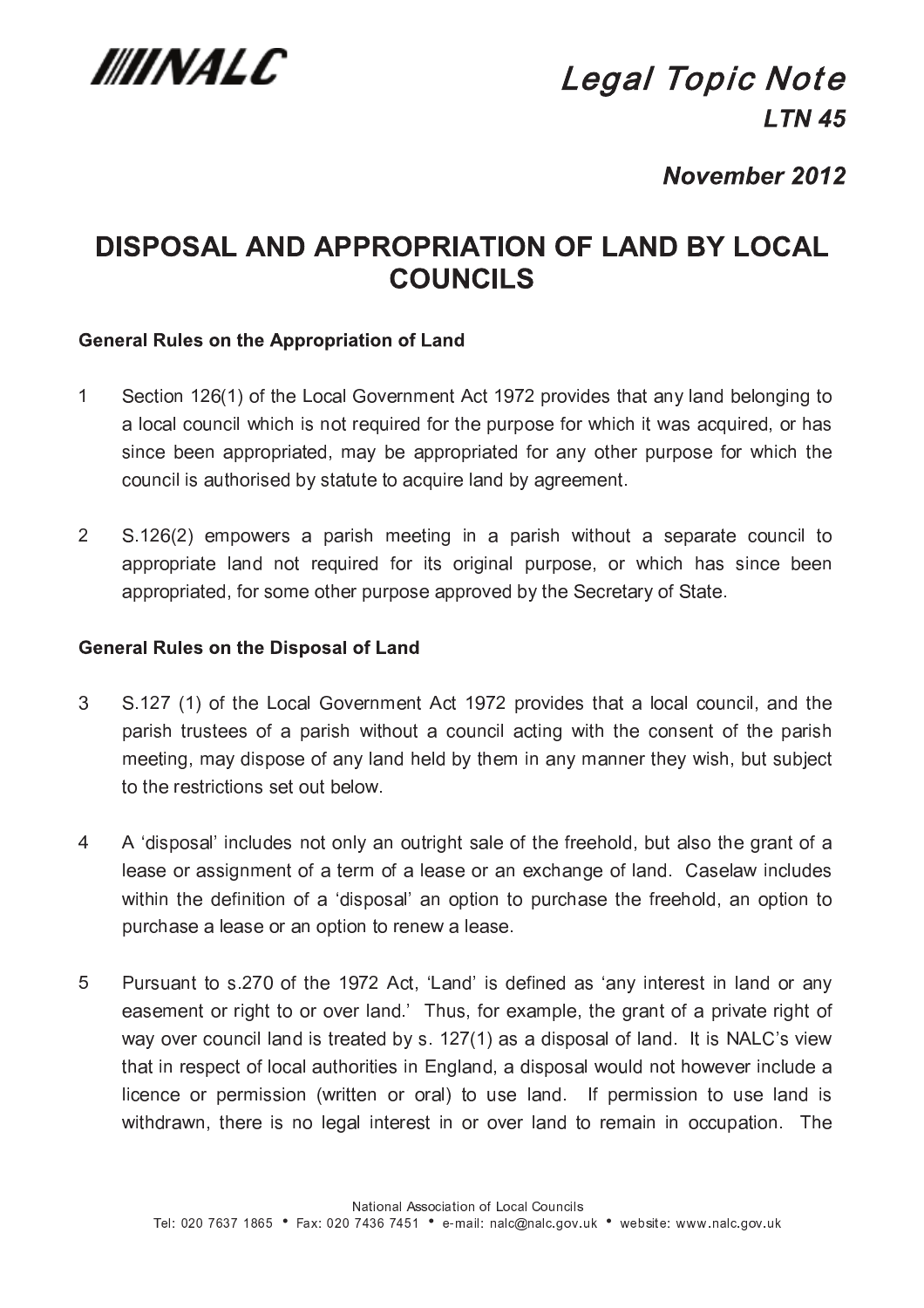position is slightly different for local authorities in Wales; an interest in land has been interpreted to extend to a licence. Please see paragraph 12 below.

## **The Restrictions**

- $6\overline{6}$ S. 127(2) provides that land (as defined in paragraph 5 above) must not be disposed for consideration less than the best that can reasonably be obtained. The section provides two exceptions to this rule
	- a disposal by way of a 'short tenancy' may also be for less than the best a. consideration (see paragraph 7 below); and
	- $b_{-}$ the Secretary of State may give his consent for a disposal at less than the best consideration (see paragraphs 8 -15 below).
	- **Short Tenancies**  $\mathbf{i}$
- $\overline{7}$ A 'short tenancy' is the grant of a tenancy for a term not exceeding seven years or the assignment of a term which, at the date of assignment, has less than seven years to run.
	- $ii$ Consent for a Disposal at less than the best consideration
- 8 S.128 of the 1972 Act allows the Secretary of State to make a general consent in respect of certain land transactions by local authorities.
- 9 Such consent has been made in the form of 'The Local Government Act 1972 General Disposal Consent (England) 2003' which came into effect on 4th August 2003. As the name suggests this General Consent applies to England only and affects parish councils and parish trustees acting with the consent of the parish meeting. There is a separate General Disposal Consent (Wales) 2003 which came into effect on 31 December 2003 and this applies to community councils in Wales.
- $10<sup>°</sup>$ The General Disposal Consents allow local authorities in both England and Wales to dispose of properties at an undervalue where: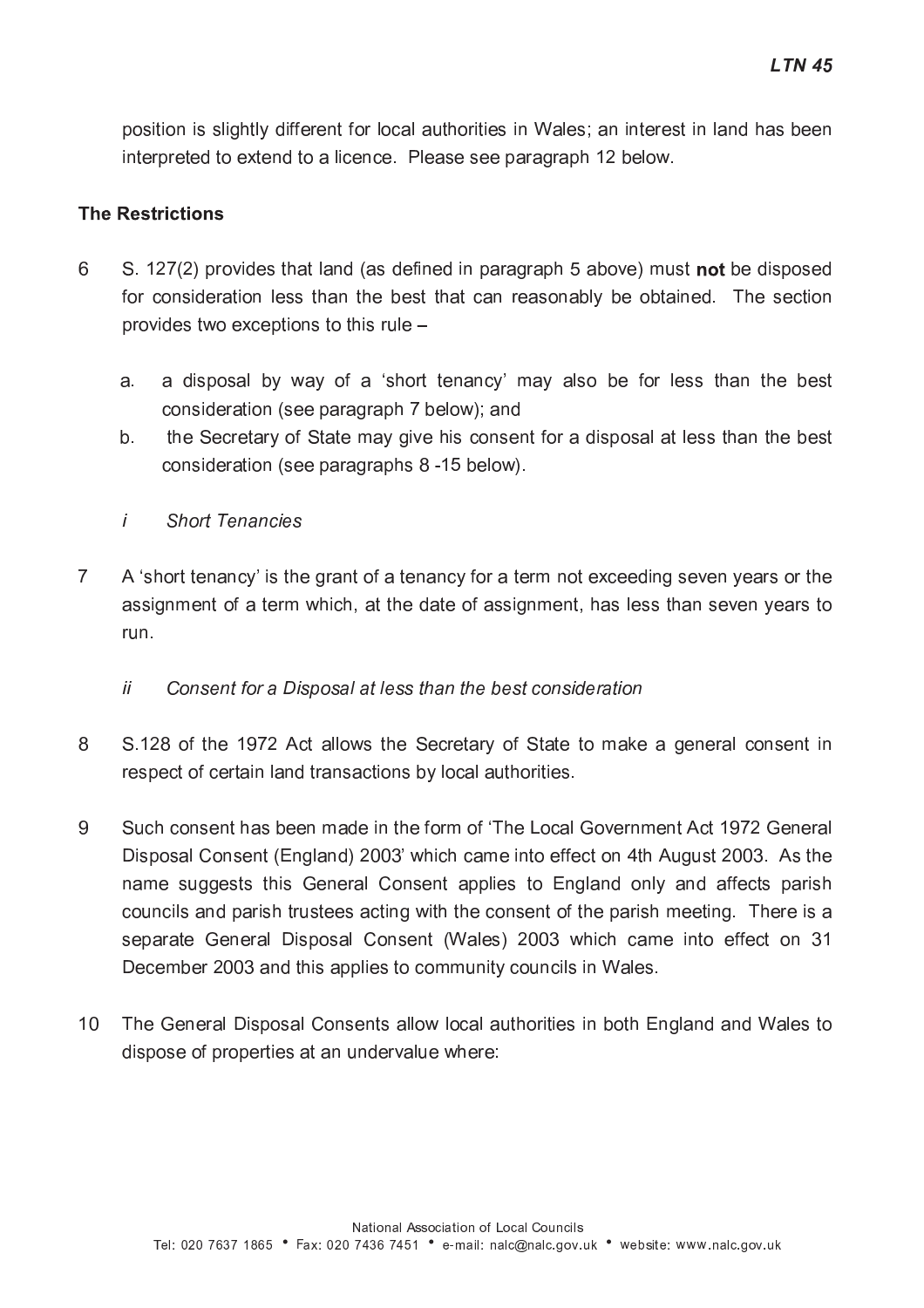- the local authority considers that the purpose for which the land is to be disposed a. is likely to contribute to the achievement of any one or more of the following objects in respect of the whole or any part of its area, or of all or any persons resident or present in its area:
	- $\mathbf{i}$ the promotion or improvement of economic well-being;
	- ii. the promotion or improvement of social well-being;
	- iii the promotion or improvement of environmental well-being;

## and

 $b$ . the difference between the unrestricted value of the land to be disposed of and the consideration for the disposal does not exceed  $£2,000,000$  (two million pounds).'

The General Disposal Consents aim to give local authorities the autonomy to carry out their statutory duties and functions as they consider to be necessary or desirable. However, local authorities should remain aware of the need to fulfil their fiduciary duties in a way which is accountable to local people.

 $11$ Councils considering disposing of land should familiarise themselves with the relevant General Disposal Consent and accompanying guidance. The General Disposal Consent and the Circular as applicable in England are available from the DCLG and can be accessed on the internet via the following link:

http://www.communities.gov.uk/publications/planningandbuilding/circularlocal government

The General Consent and the Circular as applicable in Wales is available from the National Assembly in Wales and can be accessed on the internet via the following  $link -$ 

http://new.wales.gov.uk/publications/circular/circulars03/NAFWC412003?lang=en

 $12<sup>2</sup>$ Circular 06/03: Disposal of Land for Less Than Best Consideration' - gives guidance on the general consent as applicable in England. The circular clarifies that it is for local authorities to consider whether a proposed disposal meets the criteria set out above or whether they need to apply to the Secretary of State for specific consent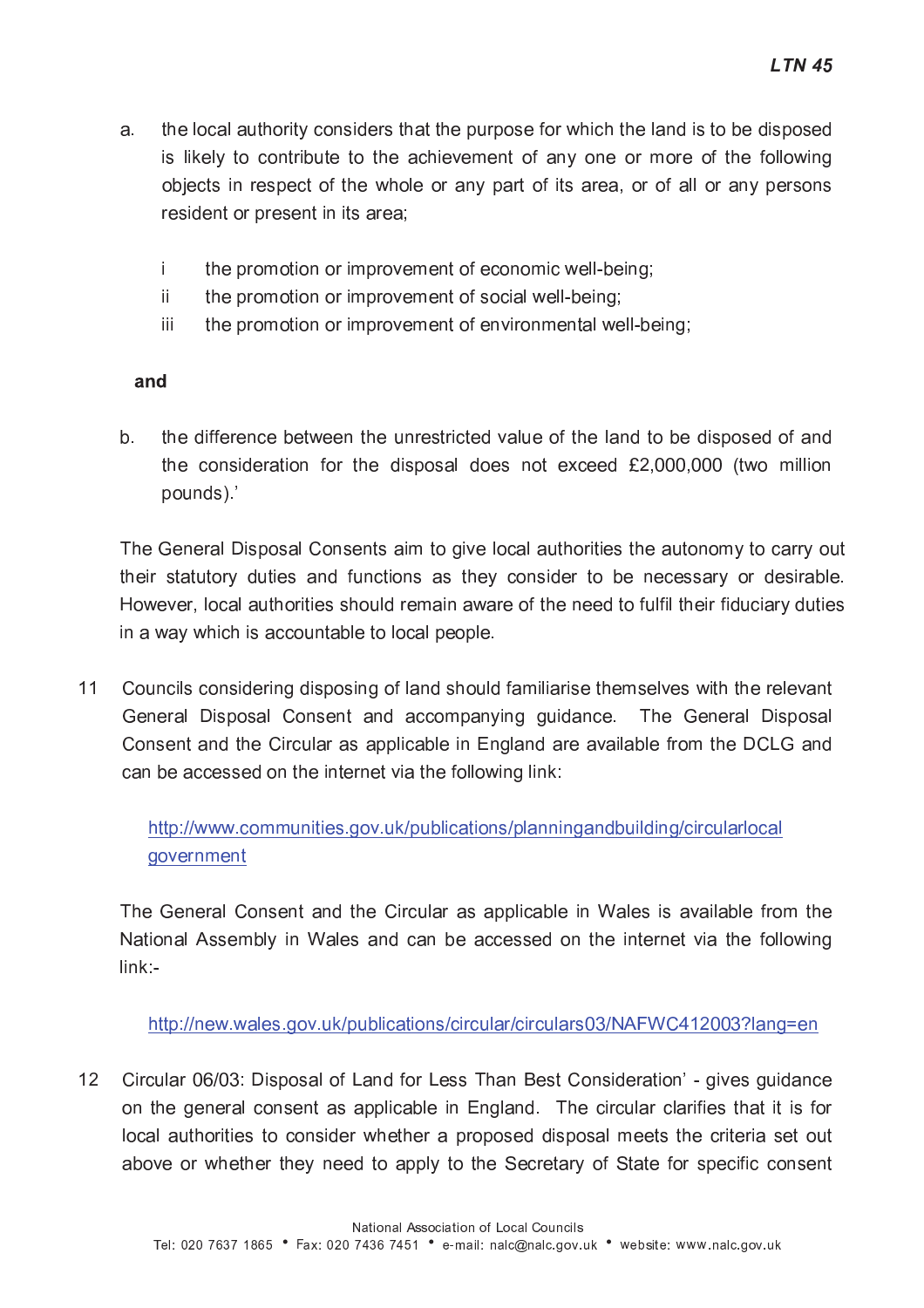because they cannot meet the criteria. If the authority is uncertain about the need to seek consent, it may wish to seek its own legal advice on the matter and may find it useful to keep its appointed auditor informed of any legal advice it receives and the proposed action it wishes to take. The Circular also states:

'In determining whether or not to dispose of land for less than the best consideration reasonably obtainable, and whether or not any specific proposal to take such action falls within the terms of the Consent, the authority should ensure that it complies with normal and prudent commercial practices, including obtaining the view of a professionally qualified valuer as to the likely amount of the undervalue.'

Please note that as of 1 April 2008, the reference to the "Director of Planning at the Government Office for the relevant Region" in paragraph 11 of ODPM Circular 06/2003 should read "The National Unit for Land Acquisition, Planning and Housing Division, Government Office for London, Riverwalk House, 157-161 Millbank, London SW1P 4RR". Applications for specific consent should be sent to the Secretary of State via this address.

The Circular issued in respect of the General Disposal Consent (Wales) 2003 also confirms that 'it is for a [community council] to decide whether a proposed disposal requires the consent of the National Assembly, seeking its own legal or other professional advice as appropriate and to bear responsibility for its decisions.' In contrast to the position for parish councils stated above, the Circular as applicable in Wales recommends that a community council should confer with their external auditor when seeking to rely on the General Disposal Consent and in any event should notify its external auditor within 28 days of any decision to dispose of land in reliance upon the General Disposal Consent. With reference to paragraph 5 above, the General Disposal Consent for Wales extends the definition of a disposal of an 'interest in land' to 'any licence in or over land.' This should be noted by community councils in Wales.

 $13<sup>°</sup>$ The 'best consideration' is normally the open market value of the land or interest in the land. Before making a disposal a council must in practice seek professional valuation advice, either from the District Valuer or from a private valuer or surveyor, for which it will have to pay a fee. If an application is made to the Secretary of State for consent to dispose at an undervalue, a valuation report must accompany the application.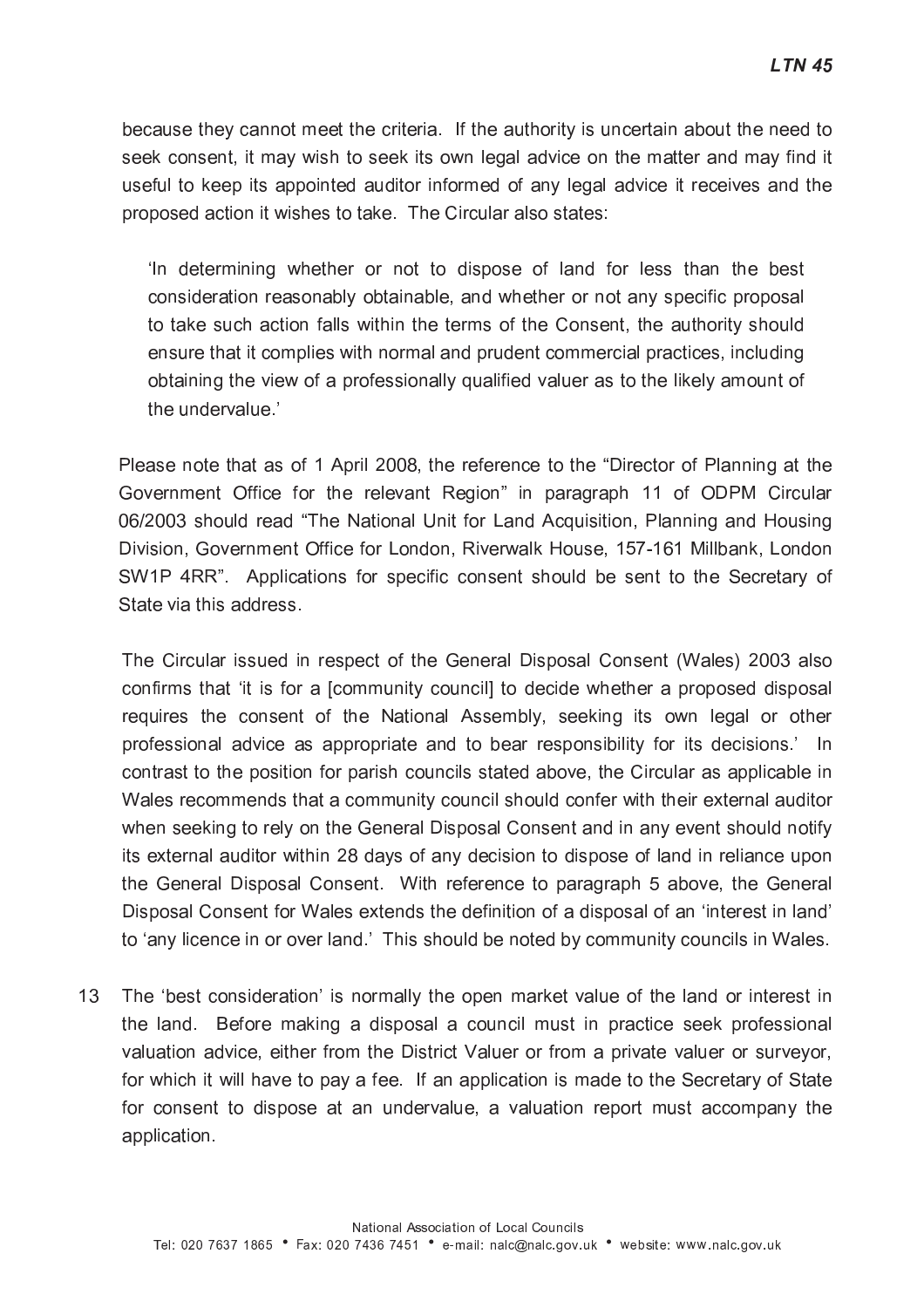- $14$ The 'consideration' for a disposal does not have to be exclusively money. In Currie v Misa (1875) LR App Cas 554, consideration was defined as 'some right, interest profit or benefit accruing to one party, or some forbearance, detriment loss or responsibility given, suffered or undertaken by the other.' Sometimes an exchange of land may be appropriate (with or without a money adjustment); or a lease may be granted in consideration of services to be rendered.
- $15<sup>15</sup>$ A disposal in breach of the 'best consideration' rule, otherwise than in accordance with one of the statutory exceptions would be unlawful in the sense that the matter could be investigated by the auditor, and/or be the subject of an objection at audit; it could also be restrained by the courts (see paragraph 16 below).

## **Land Subject to Charitable Trusts**

- $16$ Where land is subject to a charitable or similar trust other restrictions apply as set out in s. 117 to 121 of the Charities Act 2011 and detailed below. There is also a general rule, applicable to all local authorities, that decisions taken by them in exercise of their discretion must be 'reasonable'; e.g. authorities must take into account all relevant considerations and disregard all irrelevant ones when coming to a decision. **A** disposal contrary to this rule (including a sale at an undervalue not sanctioned by law) could be challenged in the High Court by way of judicial review (for more detail regarding judicial review proceedings, please see Legal Topic Note 15)
- $17<sup>2</sup>$ A disposition of land does not require the consent of the Charity Commission if the following conditions are met
	- the disposition is not to a 'connected person' (as defined by ss 118 and 350 to a. 352 of the 2011 Act) e.g., a trustee of the charity; a donor of land to the charity; a child, parent, grandchild, grandparent, brother or sister of such trustee or donor; an officer, agent or employee of the charity; a spouse of any of the foregoing persons; an institution controlled by any such person or two or more of any such persons; a body corporate in which such persons have a substantial interest (in excess of one fifth of the share capital or of the voting power).
	- $b_{-}$ save in the case of a 'short lease' (see (3) below), the trustees must, before entering into an agreement for sale, or for a lease or other disposition (e.g. the grant of an easement), of land: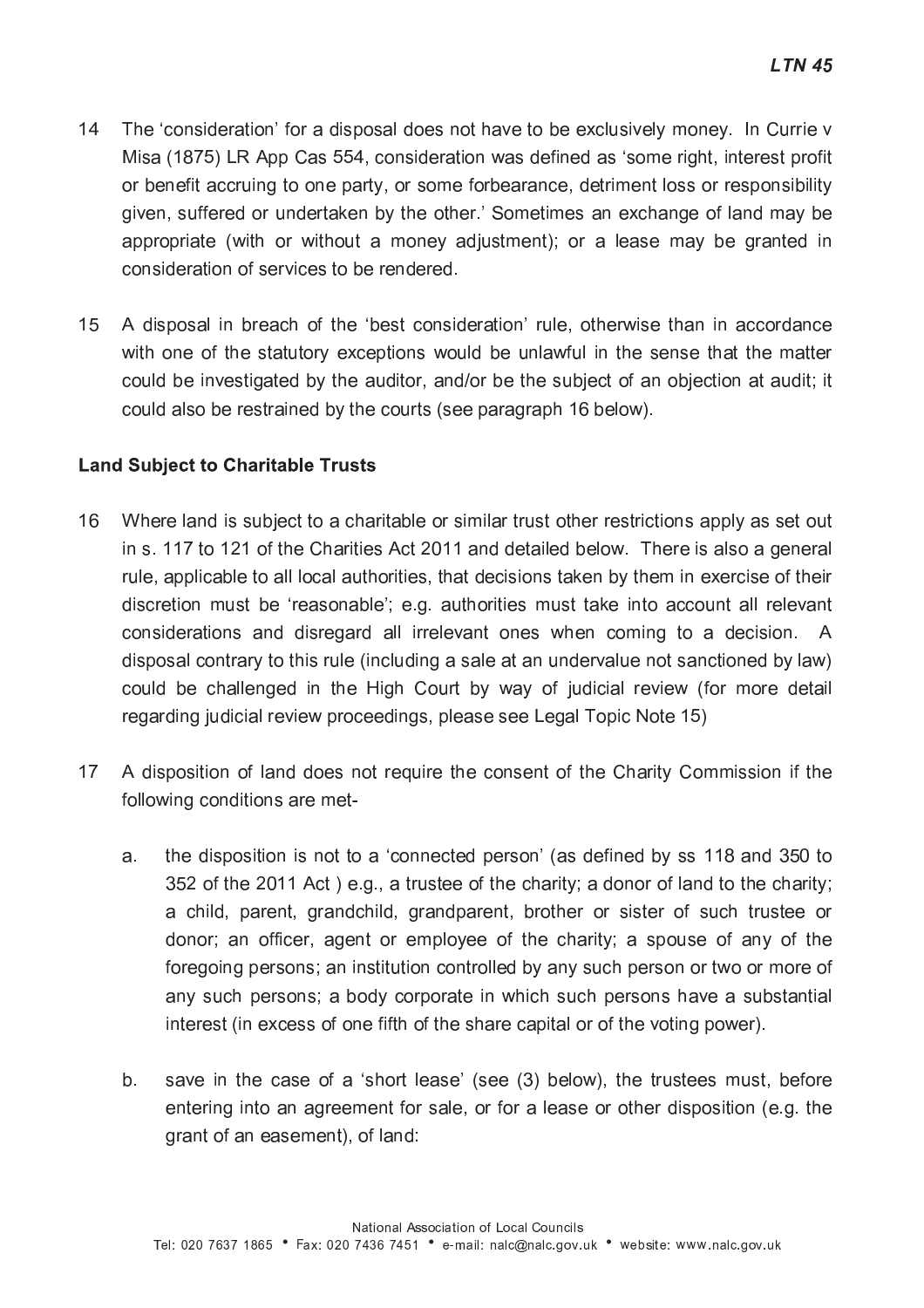- obtain and consider a written report from a qualified surveyor (e.g. a fellow or professional associate of the Royal Institution of Chartered Surveyors or the Incorporated Society of Valuers and Auctioneers, or a person who satisfies other requirements prescribed by the Secretary of State, and who is reasonably believed by the charity trustees to have ability and experience in valuing the land in question);
- advertise the proposed disposition for such period and in such manner as the surveyor advises in his report (if he so advises);
- decide that they are satisfied, in the light of the surveyor's report, that the terms of the disposition are the best which can reasonably be obtained for the charity.
	- i. the information which a surveyor's report must contain is prescribed by the Charities (Qualified Surveyors' Reports) Regulations 1992 (S.I. 1992/2980).
- c. where the disposal consists in the granting of a lease for a term not exceeding seven years (other than one granted wholly or partly in consideration of a fine or premium), the trustees must:
	- first obtain advice from a person reasonably believed to have the requisite ability and practical experience to provide competent advice (such a person does not have to be a qualified surveyor); and
	- having considered that advice, be satisfied that the terms of the disposition are the best which can reasonably be obtained for the charity.
- Where land is held on charitable trusts which stipulate that it is to be used for the  $18<sup>°</sup>$ purposes, or any particular purposes, of the charity, the land shall not be sold, leased or otherwise disposed of unless public notice of the proposed disposition of at least one month's duration is given and any representations made within that period are considered by the trustees of the charity. However, this provision does not apply if the disposition is being made with a view to replacing the property with other property to be held on the same trusts, or the disposition is the grant of a lease for not more than two years (other than one granted wholly or partly in consideration of a fine or premium). The Commission may direct that this provision shall not apply if, on application by the trustees, they are satisfied that the interests of the charity would be best served by giving a direction.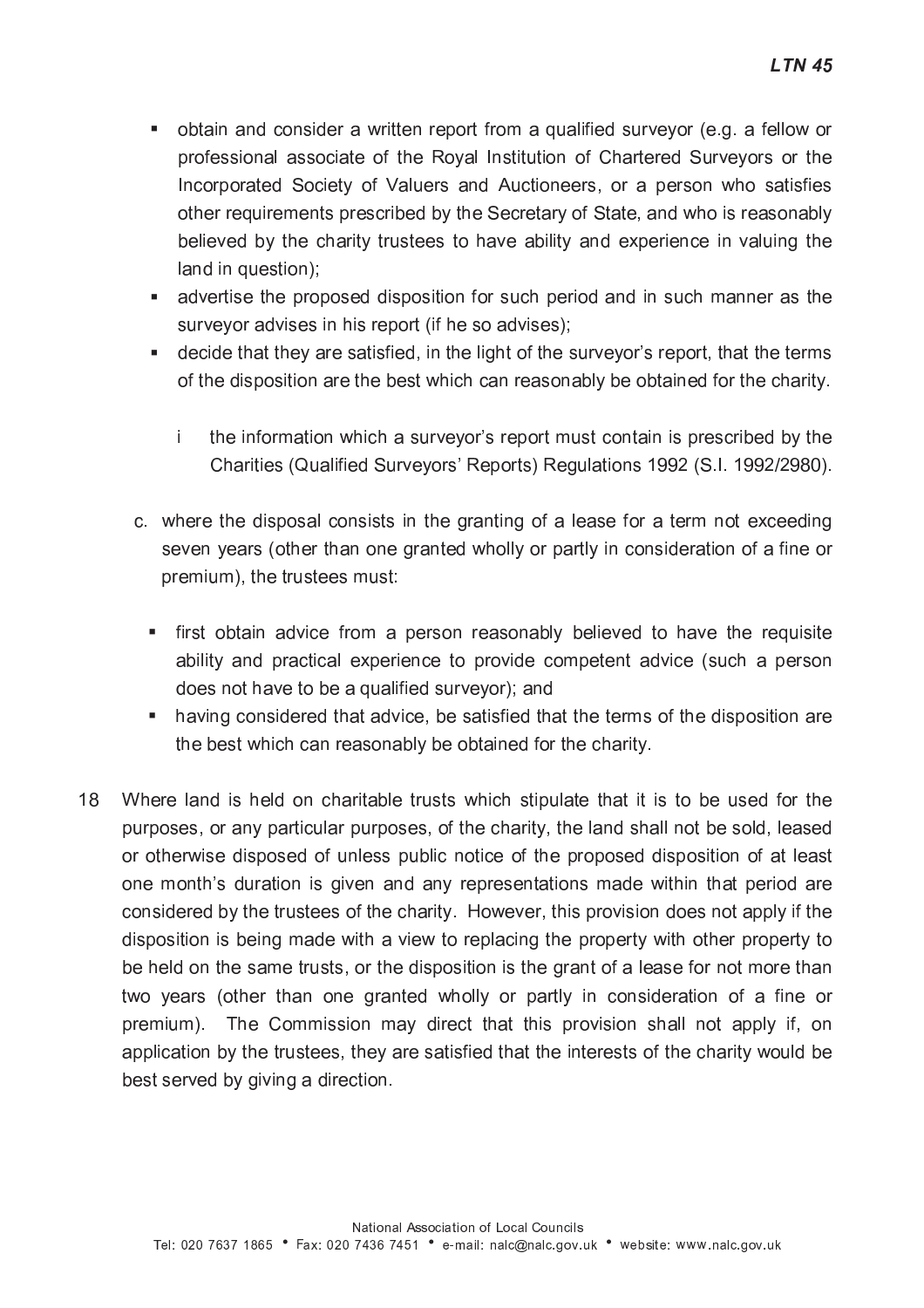- $19<sup>°</sup>$ The foregoing restrictions apply notwithstanding anything in the trusts of a charity (e.g., they override any provisions in the charity's governing instrument which provide differently), save as follows
	- $a<sub>r</sub>$ where the disposition is authorised expressly or generally by or under any Act of Parliament or Scheme made by the Commissioners (provided that the authorit is not made expressly subiect to the sanction of a court order)
	- $b<sub>1</sub>$ where a charity disposes of land to another charity at a price less than the best consideration and is authorised to do so by the trusts of the first-mentione charity; and
	- $C.$ where the trusts of a charity so authorise the grant of a lease to a beneficiary at less than the best rent with the intention of enabling the premises to be occupied for the purpose(s) of the charity
- 20 Ss. 122 and 123 of the 2011 Act contains detailed provisions requiring all contracts fo sale, leases, conveyances, transfers and other instruments relating to charitable land to state that the land is held by or in trust for a charity and requiring the trustees t certify that either the consent of the court or the Charity Commission has bee obtained or that they have power under the trusts of the charity to effect the disposition and they have complied with the provisions set out in paragraphs 17 to 1 above as far as thev are applicable. Where the trustees so certify, then in favour of person who acquires an interest in the land for monev or monev's worth (whether froi the charity or afterwards), it shall be conclusively presumed that the facts are a stated in the certificate
- 21 Ss, 124 to 126 of the 2011 Act make broadly similar provision in relation to the mortgaging of charity land as s. 37 provides for the sale etc. of such land
- 22 Ss, 127 and 128 of the 2011 Act deal with the release of rent charges, with which few if anv, of the charities with which local councils are connected will be concerned

### **Commons**

23 S. 126(4) of the Local Government Act 1972 prohibits the appropriation of any lan forming a common, without the consent of the Secretary of State, unless the total are does not exceed 250 square vards and, before appropriation, notice of intention to d so, specifving the land in question, is advertised for two consecutive weeks in a loca newspaper and any objections received are considered. An appropriation by virtue o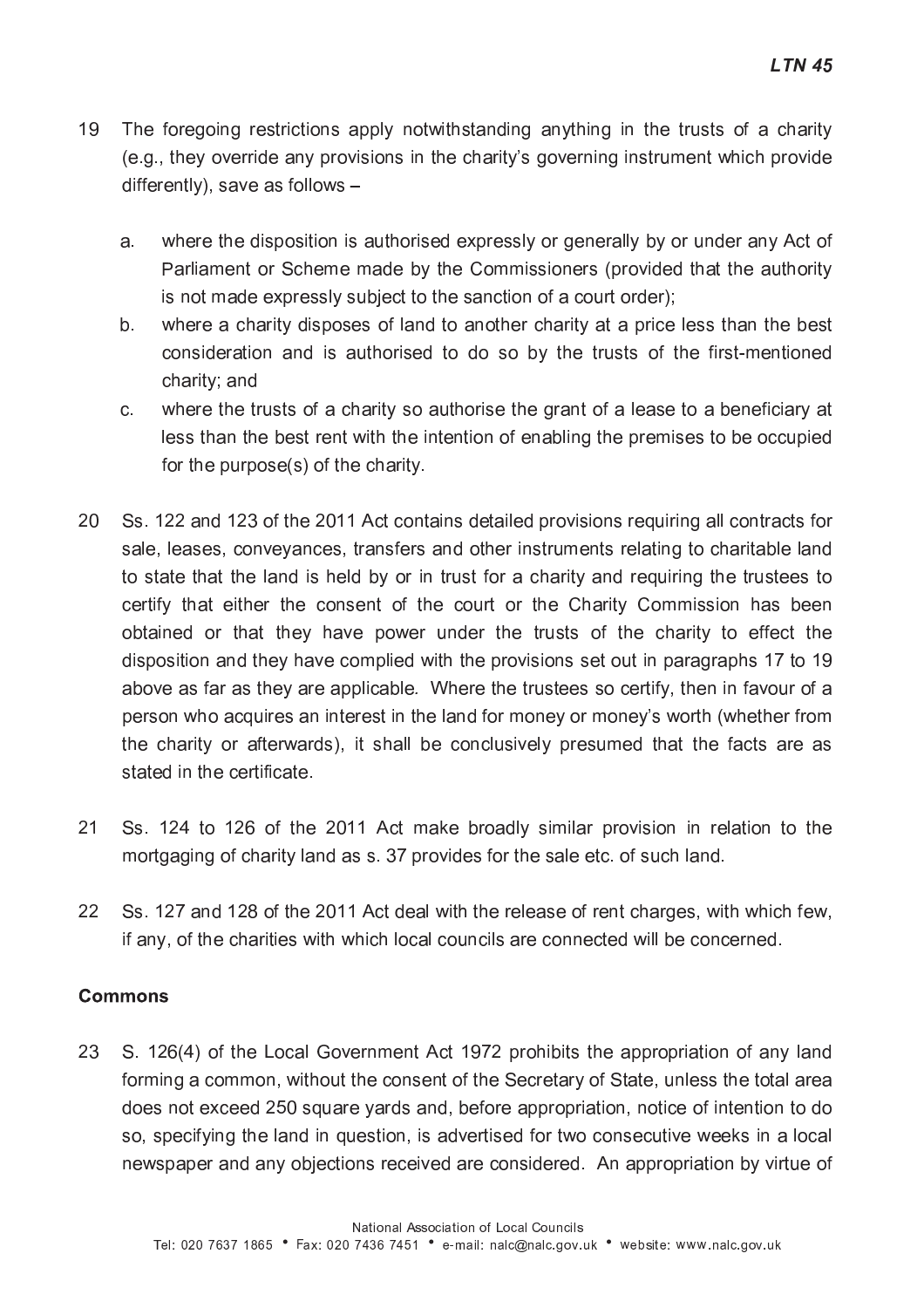s. 126(4) is subject to the rights of other persons in, over or in respect of the land appropriated (e.g. those rights are unaffected).

24 An appropriation of a common would involve loss of status and (save as indicated in 23 above) normally involves the provision of exchange land.

## **Open Space Land**

- 25 S. 126 (4A) of the LGA 1972 prohibits the appropriation of land forming open space unless the advertising etc. requirements specified in paragraph 23 are complied with.
- 26 S. 127(3) of the LGA 1972 applies s. 123 (2A) so that a disposal of open space land is prohibited unless the advertising etc. requirements specified in paragraph 23 above are compiled with.
- 27 'Open space' is defined in s. 336(1) of the Town and Country Planning Act 1990 as 'any land laid out as a public garden, or used for the purposes of public recreation, or land which is a disused burial ground'. This definition is wide enough to include common land used for recreational purposes and village greens. However, a disposal of a common or a village green does not affect the status of the land; it remains a common or green (unless appropriated under the foregoing procedures before disposal).
- 28 An appropriation or disposal in accordance with the foregoing procedures of land held for the purposes of s. 164 of the Public Health Act 1875 or s. 10 of the Open Spaces Act 1906 frees the land of any trust arising solely by virtue of the land being held for those purposes.

## Allotment Land

29 Land purchased or appropriated for use as allotment gardens (defined by s.22(1) of the Allotments Act 1922 to mean an allotment not exceeding 0.25 of an acre in extent which is wholly or mainly cultivated by the occupier for the production of vegetable or fruit crops for consumption by himself of his family) or any land not exceeding 5 acres in extent cultivated as a garden or a farm or partly as a garden and partly as a farm) may not be sold or otherwise disposed of without the consent of the Secretary of State or the National Assembly for Wales (in Wales). Such consent may be given unconditionally or subject to such conditions as he thinks fit, but shall not be given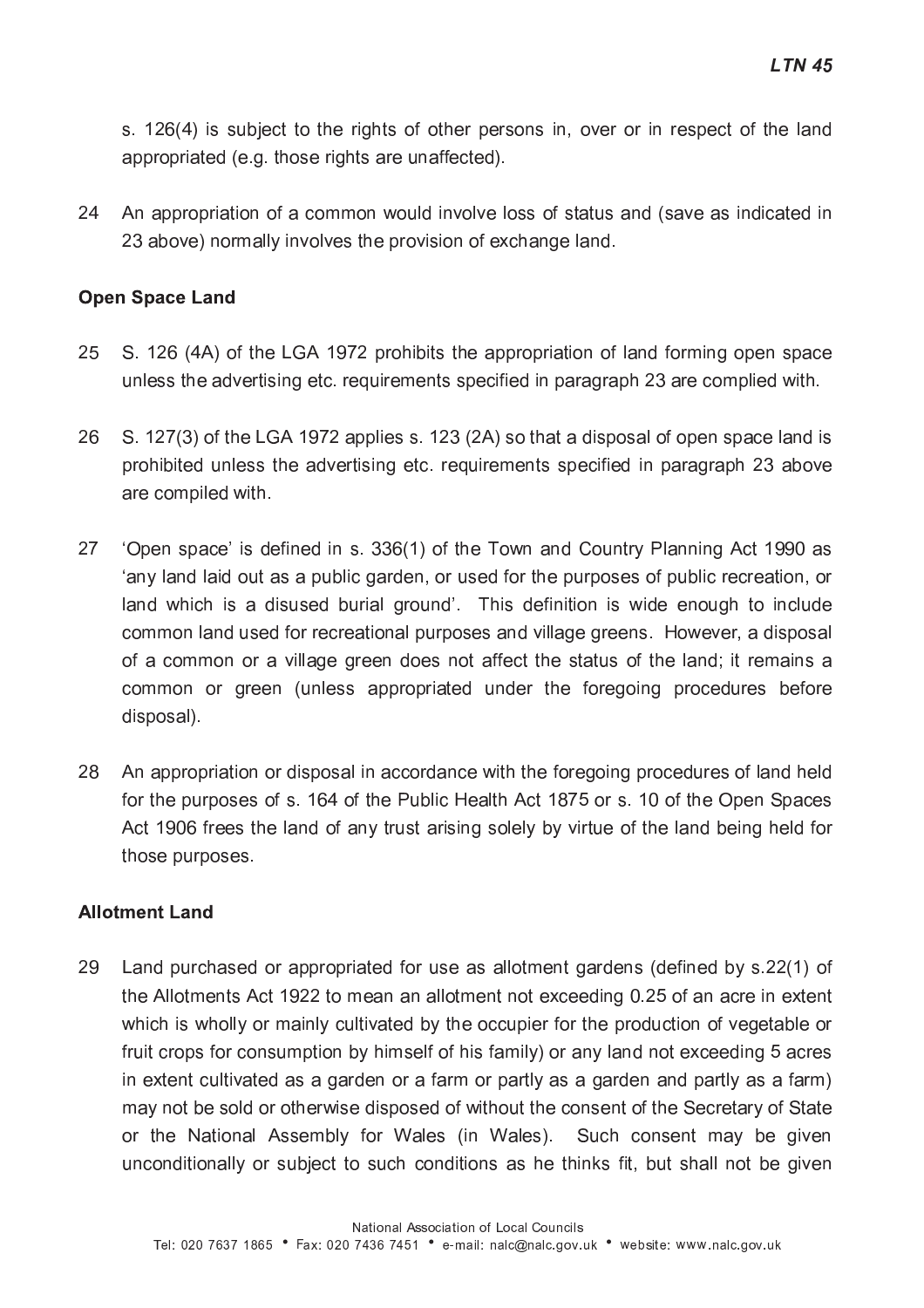unless adequate provision is made for allotment holders displaced by the disposal or that such provision is unnecessary or not reasonably practicable (s. 8 Allotments Act  $1925$ ).

 $30<sup>°</sup>$ Applications for consent were previously made to the appropriate Regional Government Office. They were abolished by the Coalition Government in 2011. Applications should now be addressed to the DCLG:

National Planning Casework Unit 5 St Philips Place **Colmore Row** Birmingham **B32PW** Enquiry number: 0303 444 8050 npcu@communities.gsi.gov.uk

In Wales, applications for consent are made to the National Assembly.

- 31 By way of exception, a local council may dispose of field garden allotment land to a county council for the purpose of smallholdings without ministerial consent (s. 45 Smallholdings and Allotments Act 1908). See Legal Topic Note 52 for more detail.
- $32<sup>2</sup>$ Under section 32 of the Small Holdings and Allotments Act 1908 where any land acquired for field garden allotments is no longer needed, or some more suitable land is available, a local council may sell or let the land or exchange it for more suitable land, and pay or receive money for equality of exchange. The proceeds of such a sale and any money received by the council by way of equality of exchange must be used for:
	- discharging, either by way of a sinking fund or otherwise, the debts and liabilities of the council in respect of the allotment land;
	- acquiring, adapting, and improving other land for allotments; and
	- any surplus remaining may be used for any purpose for which capital money  $\bullet$ may be used.

The interest on the money and any money received from letting the land must be used for acquiring other land for allotments; or in the same way as allotments rents may be used.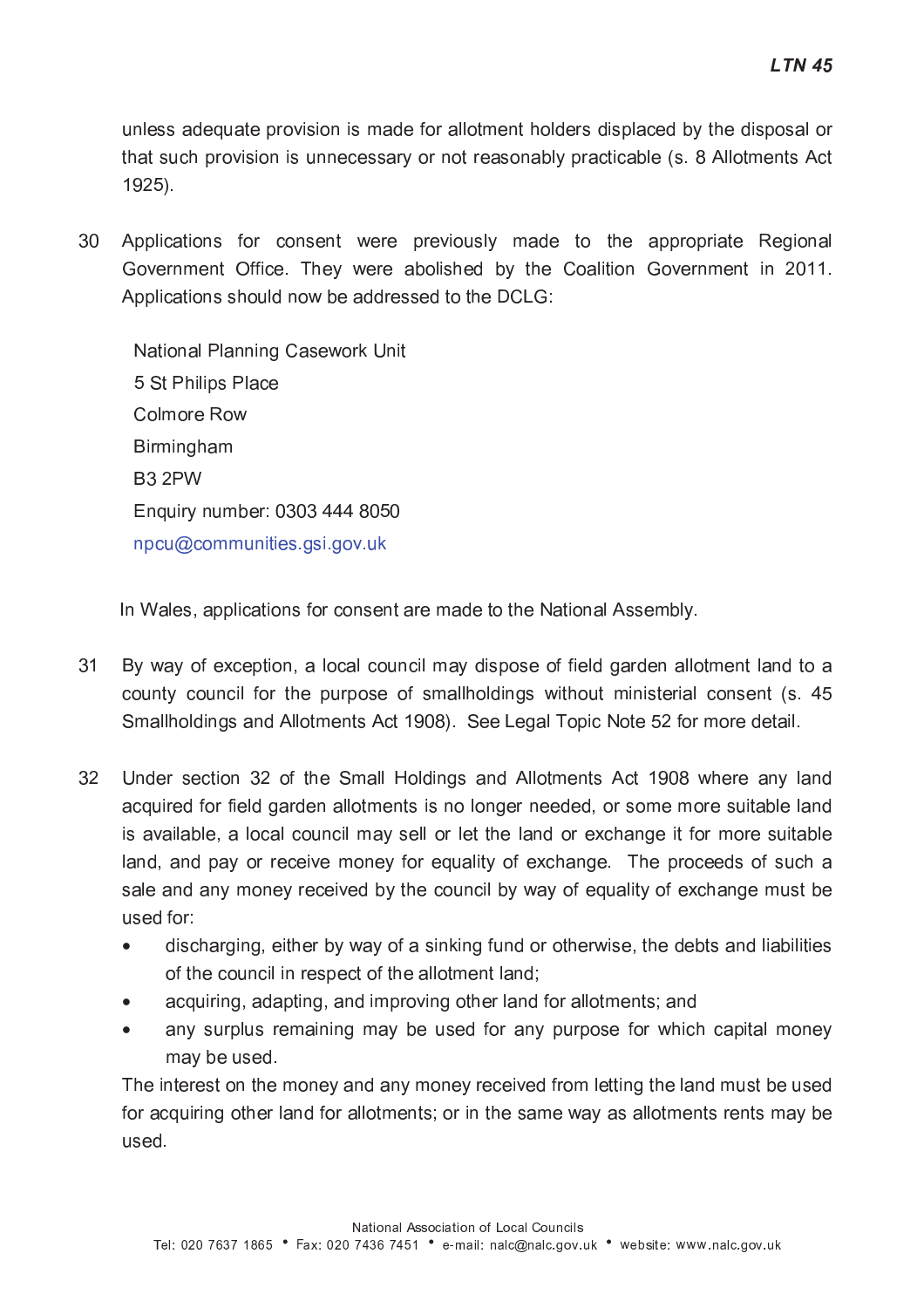- 33 Where the land had been acquired on a leasehold basis, the above provisions do not apply to the loss of the land at the end of the lease.
- Special rules apply to fuel and field garden allotments (the latter often being referred 34 to as allotments for the labouring poor) established by or under Inclosure Awards. The appropriation for other purposes is subject to s. 126(4) of the LGA 1972. Usually, too, they are charitable and their disposal is subject to the Charities Act 1993 (as outlined above).

## **Burial Grounds**

- $\mathbf{i}$ Unconsecrated
- A disused burial ground is included in the definition of 'open space' set out in 35 paragraph 28 above for the purposes of appropriation and disposal. If there are monuments etc. in a burial ground, they cannot lawfully be removed until the procedures laid down in Article 16 and Schedule 3 of the Local Authorities Cemeteries Order 1977 have been compiled with. Effectively, therefore, an appropriation or disposal cannot take place until those procedures are completed.
- Land which is an unused part of a burial ground may be appropriated or disposed of 36 without restriction, but subject to any trust etc. which may exist.
	- $ii$ Consecrated
- 37 Consecrated land is land which has been consecrated according to the rites of the Church of England. Consecration or blessing by other religious denominations does not normally restrict appropriation or disposal of the land (unless the council has bound itself by covenant or agreement with the denominational body concerned).
- 38 Consecration brings the land within the jurisdiction of the Ordinary (in effect, the bishop), and his permission, or faculty, is required before any alterations to the land can take place (e.g. removal of monuments from a churchyard).
- 39 The appropriation or use of consecrated land for other purposes requires a faculty. (The law on this subject is complicated and cannot be dealt with in this Note. Specific advice should be sought about cases involving consecrated land).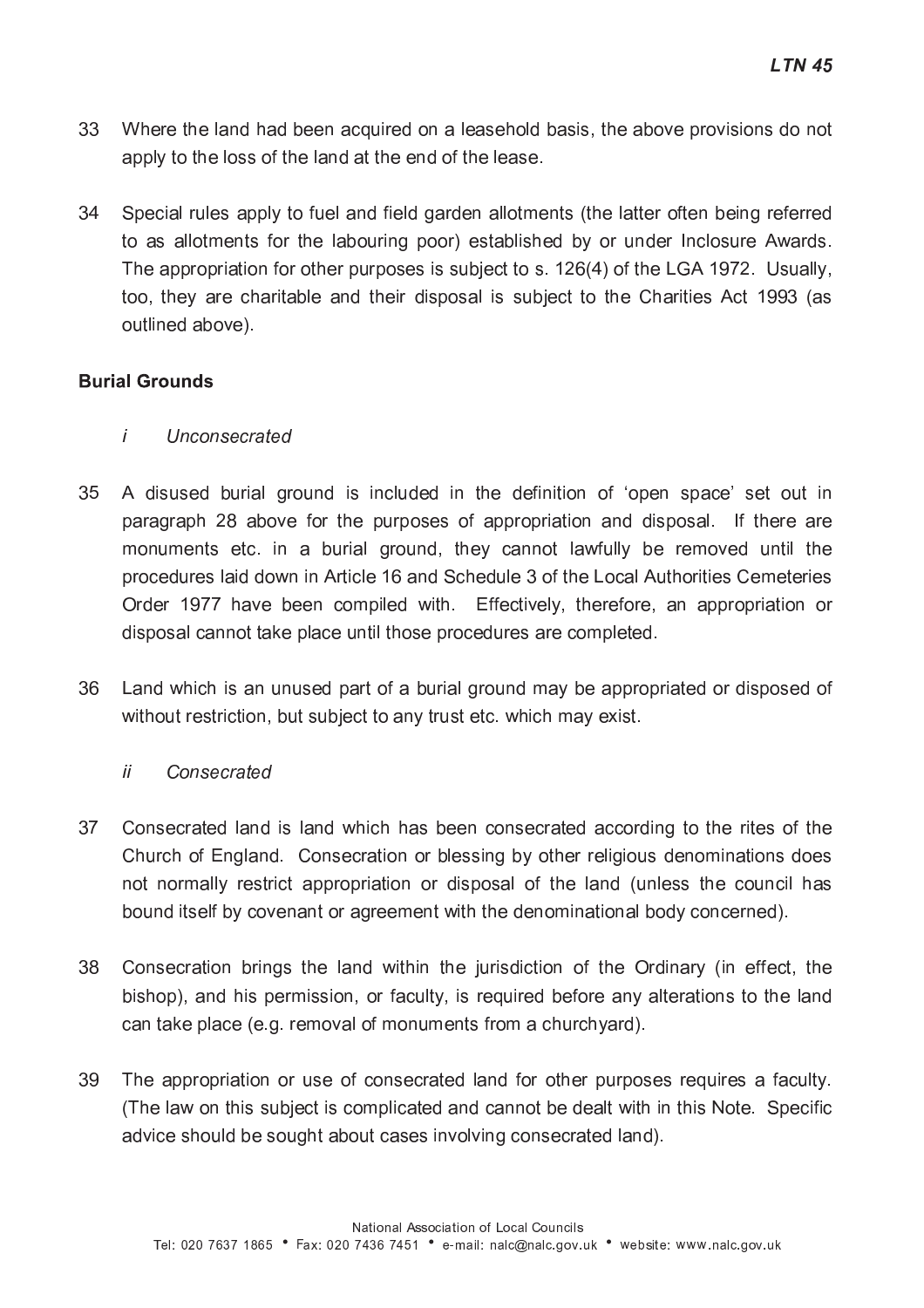### Land subject to a trust, covenant or agreement

- 40 S. 131(1) of the LGA 1972 provides that, inter alia, s. 127 of the Act shall not authorise the disposal of land by a local authority or by parish trustees in breach of any trust, covenant or agreement which is binding upon the authority or the trustees (except in relation to certain open space land – see para 29 above).
- 41 The foregoing restrictions are cumulative so that, for example, the disposal of open space land subject to a charitable trust must be advertised and the relevant provisions of the Charities Act 1993 must be compiled with.

#### **Protection of Purchasers**

- S. 128(2) (a) of the LGA 1972 provides that a disposal of land by a local authority 42 (including parish trustees) shall not be invalid because of the absence of Ministerial consent or of failure to advertise and consider objections. S. 128(2)(b) provides that a person dealing with the authority (or with parish trustees) or claiming under the authority does not have to see or to check that any consent has been obtained or that advertising etc. has been carried out.
- 43 These savings do not apply to disposals of land subject to charitable trusts. Such disposals are governed by the Charities Act 2011.

### Procedures for Appropriation and Disposal of Land

- 44 Appropriation requires simply the adoption of a formal resolution to appropriate the land in question for a specified purpose or purposes.
- 45 The initial decision to dispose of land will normally be by resolution as well. However, negotiations with a prospective purchaser or tenant may take time and a formal decision to proceed with a disposal may not be made until negotiations are completed. When discussing the disposal of land, and possibly its appropriation, a council may properly resolve to exclude the public from the relevant part of the meeting(s). Details of the terms of a disposal, especially the price, should normally remain confidential until and agreement has been reached with a purchaser or tenant.
- 46 Correspondence with potential purchasers etc. should always be headed 'subject to contract'. This will avoid the possibility of a legally binding contract coming into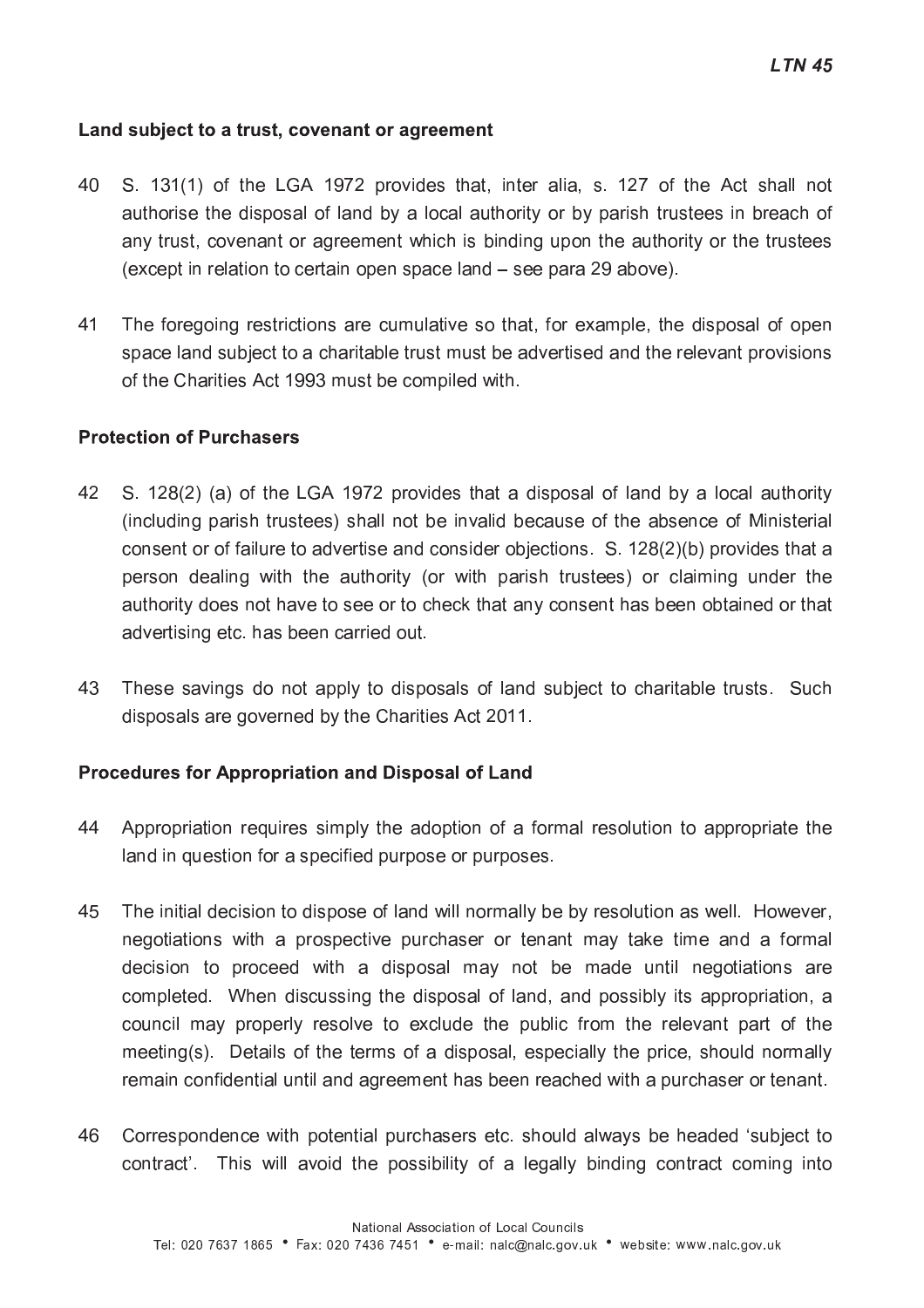existence before the formal contract documents are signed and exchanged. Once terms are provisionally agreed, a council should engage a local solicitor to undertake the convevancing procedures

| <b>LTN</b> | <b>Title</b>                           | <b>Relevance</b>                               |
|------------|----------------------------------------|------------------------------------------------|
| 28         | <b>Basic Charity Law</b>               | Deals with obligations of charity trustees and |
|            |                                        | potential conflicts of interests in decisions  |
|            |                                        | related to land held on charitable trusts.     |
| 47         | Easements                              | Describes the nature and different types of    |
|            |                                        | easements.                                     |
| 48         | The Difference between Leases          | Explains why the legal differences between     |
|            | and Licences                           | leases and licences are important.             |
| 49         | <b>Business tenancies</b>              | In respect of a disposal of land by grant of   |
|            |                                        | assignment), considers<br>(or<br>the<br>lease  |
|            |                                        | protections conferred by the Landlord and      |
|            |                                        | Tenant Act 1954.                               |
| 50         | Agricultural Tenancies Act<br>The      | In respect of a disposal of land by grant of   |
|            | 1995                                   | lease, explains farm business tenancies.       |
| 52         | Temporary use of Allotment Land        | Details consents required to use of allotment  |
|            |                                        | land for any other purpose.                    |
| 57         | Easements over Common Land             | Sets out the powers of local councils to grant |
|            | and Village Greens                     | easements over common land and village         |
|            |                                        | greens.                                        |
| 68         | Negligence                             | Explains the need for tenants and occupiers of |
|            |                                        | premises to have sufficient insurance cover    |
|            |                                        | (e.g. public liability) in place.              |
| 75         | <b>Lease Negotiations</b>              | In respect of a disposal of land by grant of   |
|            |                                        | lease (or assignment), explains the process of |
|            |                                        | negotiating them. Also defines and gives       |
|            |                                        | guidance on important lease terms.             |
| 76         | <b>Energy Performance requirements</b> | These are relevant in freehold and leasehold   |
|            |                                        | sale transactions.                             |

## Other Legal Topic Notes (LTNs) relevant to this subject:

- 1 - 1 - <del>-</del> 1

 $@$  NALC 2012

Sets out the procedure for local councils to

compulsorily purchase land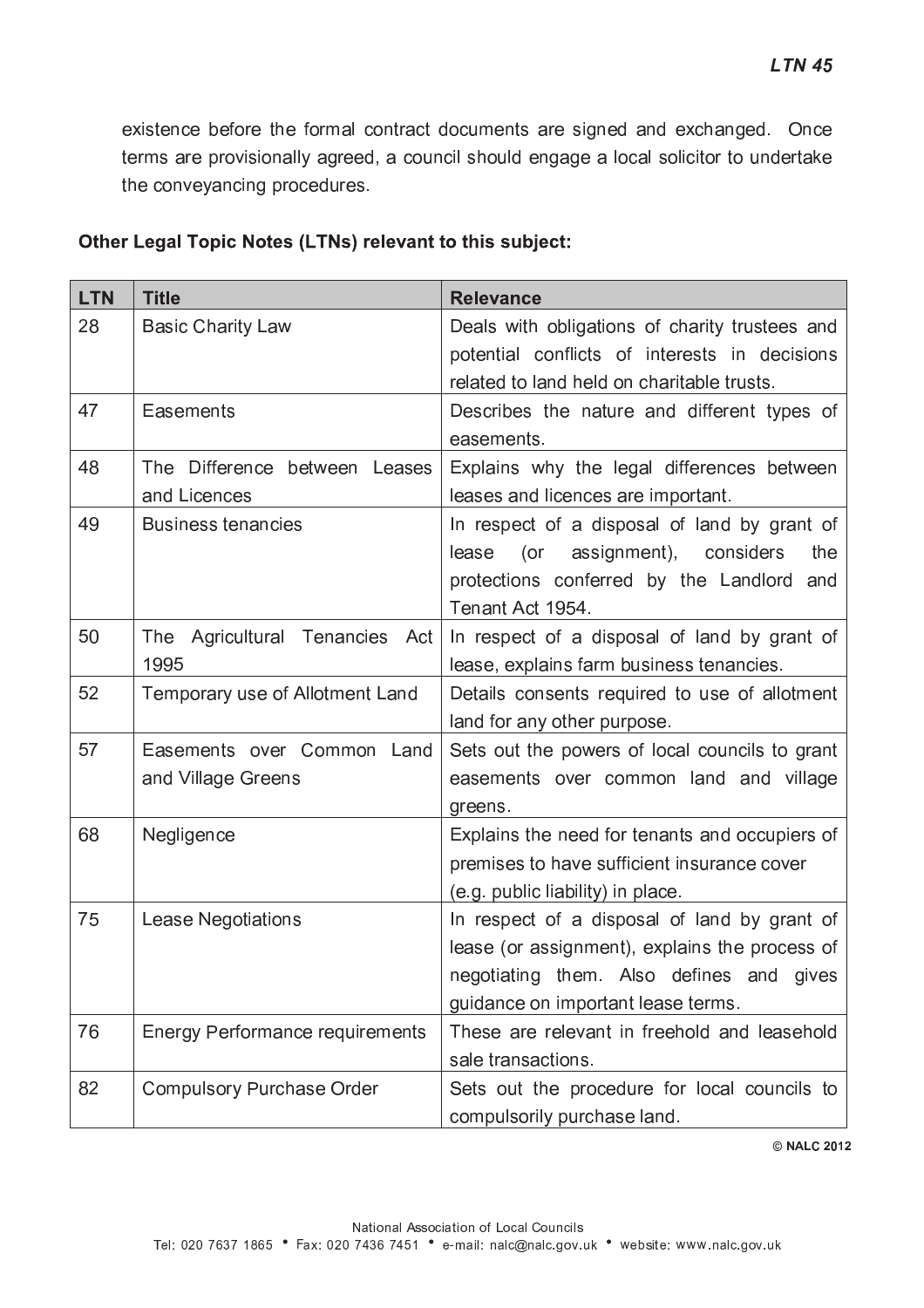## **Consultation on** proposed changes to the **Local Elections system from** thirds to all-out elections



South Cambridgeshire District Council

- We would welcome your views by Friday 18 September 2015 on proposed changes to  $\mathbf{1}$ how we run District Council elections in South Cambridgeshire. Should we:
	- i. Keep our present system of electing 'by thirds' where elections are held for a third of all council seats each year for three successive years out of four
	- ii. Change to 'all-out' elections with every District Council seat up for election once every four years.

#### Why are changes being proposed?

- The Local Government Boundary Commission for England (LGBCE) is due to carry out  $\overline{2}$ . a district 'Boundary Review' because councillors in some wards - the geographical area that councillors cover - represent many more electors than councillors in others. The review will look to iron out these inequalities, whilst preserving community identity.
- One of the first steps LGBCE will take is to consider how many councillors are needed  $3.$ to represent our district effectively. If we continue to elect councillors by thirds, the Commission will look to introduce three-councillor wards across the district. If we move to all-out elections, we are likely to have more single-councillor wards.
- Currently, 57 councillors represent 34 wards across South Cambridgeshire. A  $4.$ councillor's normal term of office is four years, unless they are elected in an unscheduled by-election. Depending on their size, some wards have one councillor while others have two or three.

#### The current system - electing 'by thirds'

- Each May, elections for one third of the Council's seats are held for three successive 5. years out of four. This means that:
	- i. all seats are elected once during that period
	- ii. residents living in wards with a single district councillor have one election every four years
	- iii. residents living in wards with two or three district councillors get to vote in elections two or three times during the four-year cycle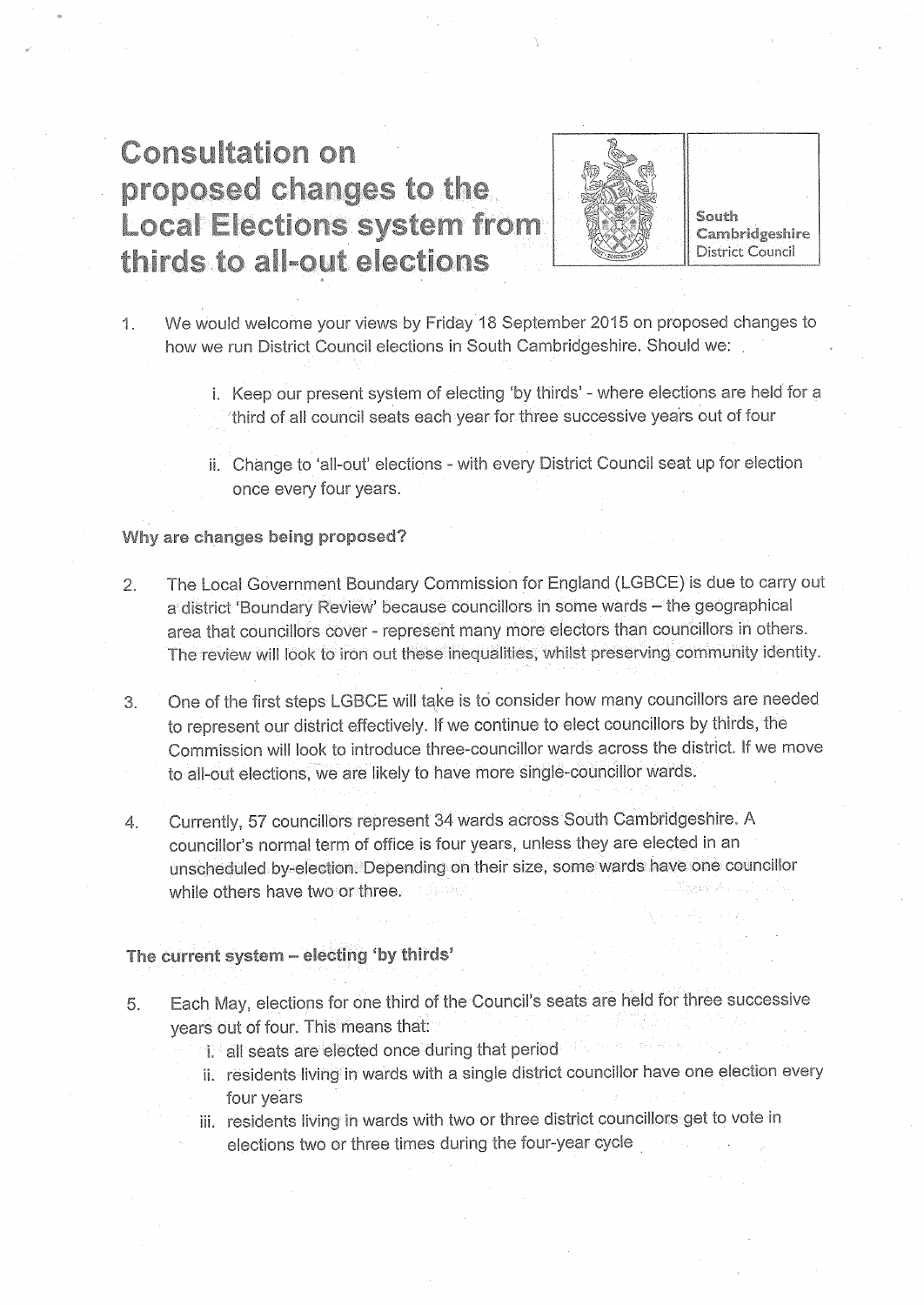#### Moving to 'all-out' elections

- $6<sup>1</sup>$ Comments and the results of this consultation will be considered by councillors at a special Council meeting in October 2015, where they will vote on whether to move from electing by thirds to all-out elections:
	- i. two thirds of councillors will need to vote in favour of moving to all-out elections for a change to be made
	- ii. if Council votes to make a change, it is likely that the first all-out election would take place in 2018, to:
		- avoid clashing with all-out elections to Cambridgeshire County Council in 2017
		- provide time for LGBCE to complete its boundary review of our district
- $7.$ If all-out elections began in 2018, any councillors elected in 2016 under the current by thirds system would serve two-year terms of office instead of the usual four.

#### **Effect on parish council elections**

8. A District Council move to all-out elections could potentially lead to all Parish Council elections also being held once every four years. At present, Parish Council elections are held at the same time as District Council elections. Changing the election arrangements for Parish Councils to keep their elections in line with the District Council would avoid the potential costs of holding standalone elections.

#### Pros and cons

Our Civic Affairs Committee agreed to carry out this public consultation on 9 July 2015  $Q_{\perp}$ (see the meeting notes on our website). In reaching this decision, the Committee discussed the merits of each option. These were the key points.

| The case for the present system<br>'electing by thirds'                                                                                                                            |   | The case for the proposed change<br>'all-out' elections                                                                                          |  |  |
|------------------------------------------------------------------------------------------------------------------------------------------------------------------------------------|---|--------------------------------------------------------------------------------------------------------------------------------------------------|--|--|
| following the boundary review, if every<br>۸<br>ward has three councillors, all residents<br>will have consistent voting rights, being<br>able to vote in three years out of four. | ۰ | avoids an absolute requirement for three-<br>councillor wards, which may not be an<br>appropriate model to impose upon a large<br>rural district |  |  |
| more regular opportunities to hold elected<br>councillors to account for key policy<br>decisions                                                                                   | ۰ | voters can make more informed<br>judgements on four-year manifestos and<br>individual candidate commitments,                                     |  |  |
| can help voters to focus on local issues,<br>which may otherwise be drowned out by<br>national issues and political party                                                          |   | providing a clearer mandate to help the<br>Council adopt a more strategic, long-term<br>approach to policy and decision-making.                  |  |  |
| campaigning                                                                                                                                                                        |   | clearer opportunity for voters to change                                                                                                         |  |  |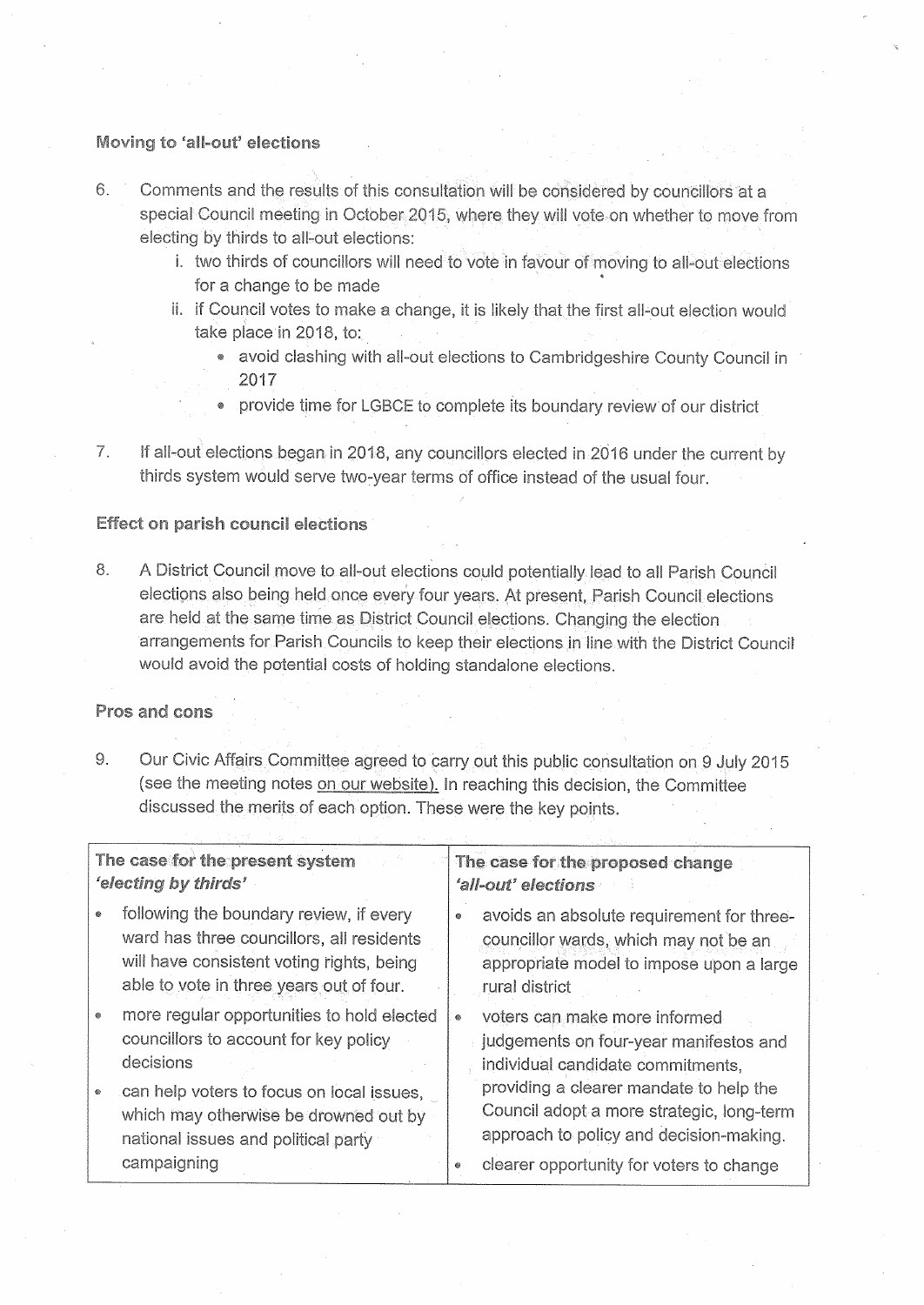| "If it ain't broke, don't fix it." | every four years, rather than smaller<br>elections every three years out of four,<br>would cost less and be less disruptive for                                                                                              |
|------------------------------------|------------------------------------------------------------------------------------------------------------------------------------------------------------------------------------------------------------------------------|
|                                    | public buildings used as polling stations,<br>especially schools.                                                                                                                                                            |
|                                    | the results from all-out elections are<br>simpler and more easily understood,<br>which may increase voter turnout and<br>avoid the confusion and 'election fatigue'<br>which can arise from the current system of<br>thirds. |

#### Have your say

Please let us know your views about the proposals by Friday 18 September 2015 by completing our online survey. For a paper copy of the survey, please email Richard.may@scambs.gov.uk or call 01954 713366.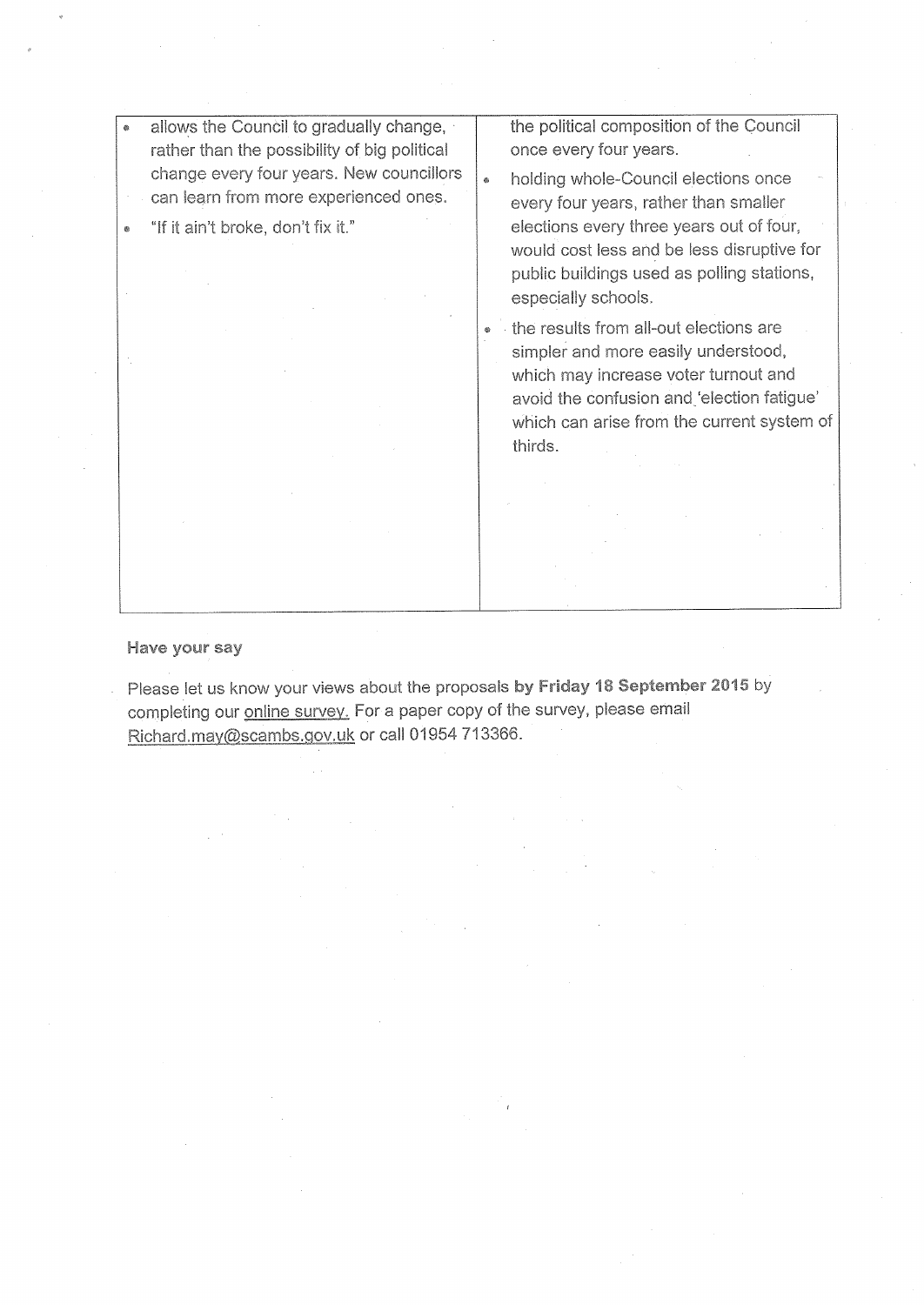$\sim$   $\sim$  $\label{eq:2} \frac{1}{\sqrt{2}}\sum_{i=1}^n\frac{1}{\sqrt{2}}\sum_{j=1}^n\frac{1}{j!}\sum_{j=1}^n\frac{1}{j!}\sum_{j=1}^n\frac{1}{j!}\sum_{j=1}^n\frac{1}{j!}\sum_{j=1}^n\frac{1}{j!}\sum_{j=1}^n\frac{1}{j!}\sum_{j=1}^n\frac{1}{j!}\sum_{j=1}^n\frac{1}{j!}\sum_{j=1}^n\frac{1}{j!}\sum_{j=1}^n\frac{1}{j!}\sum_{j=1}^n\frac{1}{j!}\sum_{j=1}^$  $\label{eq:2.1} \frac{1}{2}\sum_{i=1}^n\frac{1}{2}\sum_{j=1}^n\frac{1}{2}\sum_{j=1}^n\frac{1}{2}\sum_{j=1}^n\frac{1}{2}\sum_{j=1}^n\frac{1}{2}\sum_{j=1}^n\frac{1}{2}\sum_{j=1}^n\frac{1}{2}\sum_{j=1}^n\frac{1}{2}\sum_{j=1}^n\frac{1}{2}\sum_{j=1}^n\frac{1}{2}\sum_{j=1}^n\frac{1}{2}\sum_{j=1}^n\frac{1}{2}\sum_{j=1}^n\frac{1}{2}\sum_{j=1}^n\$